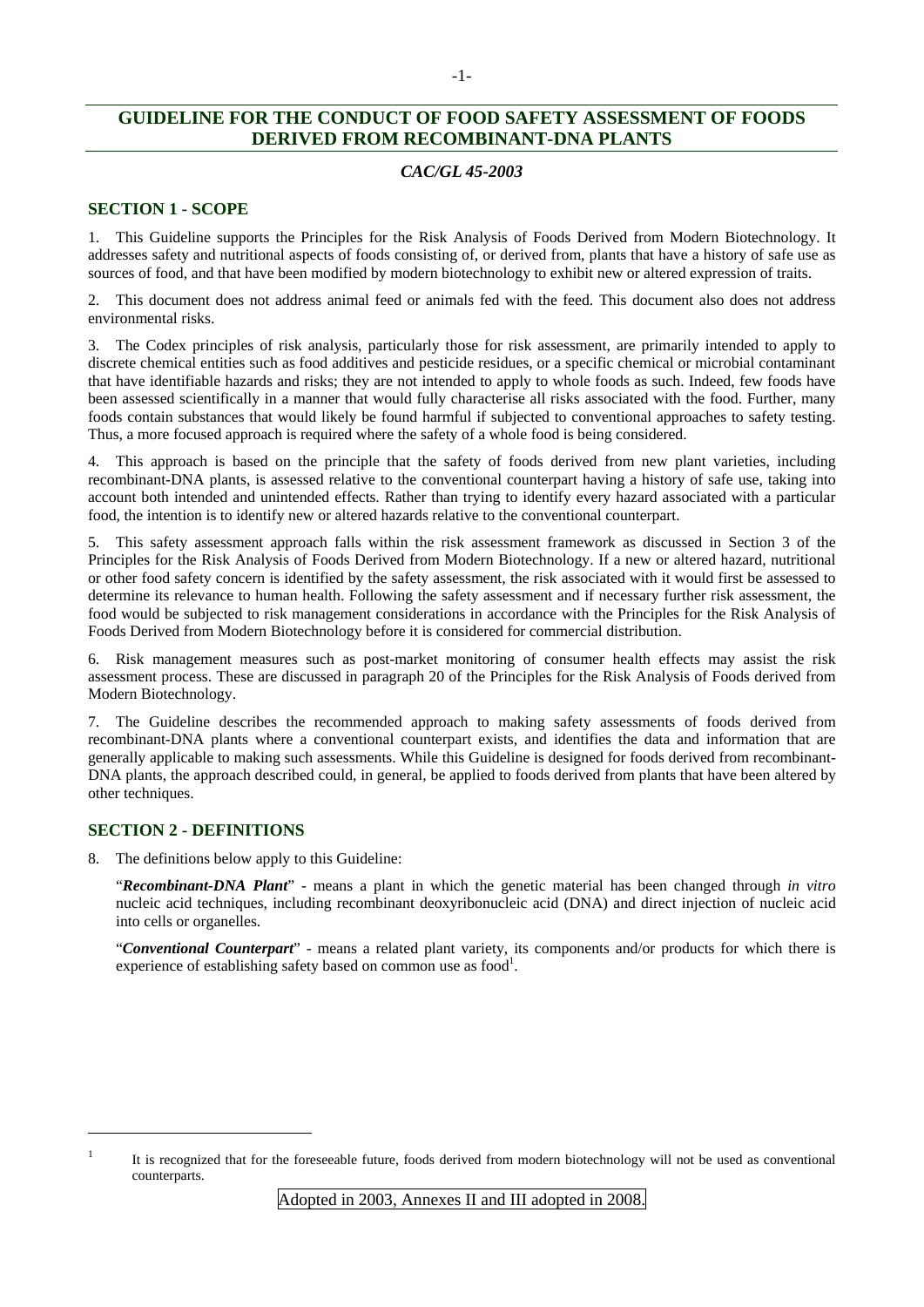## **SECTION 3 - INTRODUCTION TO FOOD SAFETY ASSESSMENT**

9. Traditionally, new varieties of food plants have not been systematically subjected to extensive chemical, toxicological, or nutritional evaluation prior to marketing, with the exception of foods for specific groups, such as infants, where the food may constitute a substantial portion of the diet. Thus, new varieties of corn, soya, potatoes and other common food plants are evaluated by breeders for agronomic and phenotypic characteristics, but generally, foods derived from such new plant varieties are not subjected to the rigorous and extensive food safety testing procedures, including studies in animals, that are typical of chemicals such as food additives or pesticide residues that may be present in food.

10. The use of animal models for assessing toxicological endpoints is a major element in the risk assessment of many compounds such as pesticides. In most cases, however, the substance to be tested is well characterised, of known purity, of no particular nutritional value, and, human exposure to it is generally low. It is therefore relatively straightforward to feed such compounds to animals at a range of doses some several orders of magnitude greater than the expected human exposure levels, in order to identify any potential adverse health effects of importance to humans. In this way, it is possible, in most cases, to estimate levels of exposure at which adverse effects are not observed and to set safe intake levels by the application of appropriate safety factors.

11. Animal studies cannot readily be applied to testing the risks associated with whole foods, which are complex mixtures of compounds, often characterised by a wide variation in composition and nutritional value. Due to their bulk and effect on satiety, they can usually only be fed to animals at low multiples of the amounts that might be present in the human diet. In addition, a key factor to consider in conducting animal studies on foods is the nutritional value and balance of the diets used, in order to avoid the induction of adverse effects which are not related directly to the material itself. Detecting any potential adverse effects and relating these conclusively to an individual characteristic of the food can therefore be extremely difficult. If the characterization of the food indicates that the available data are insufficient for a thorough safety assessment, properly designed animal studies could be requested on the whole foods. Another consideration in deciding the need for animal studies is whether it is appropriate to subject experimental animals to such a study if it is unlikely to give rise to meaningful information.

12. Due to the difficulties of applying traditional toxicological testing and risk assessment procedures to whole foods, a more focused approach is required for the safety assessment of foods derived from food plants, including recombinant-DNA plants. This has been addressed by the development of a multidisciplinary approach for assessing safety which takes into account both intended and unintended changes that may occur in the plant or in the foods derived from it, using the concept of substantial equivalence.

13. The concept of substantial equivalence is a key step in the safety assessment process. However, it is not a safety assessment in itself; rather it represents the starting point which is used to structure the safety assessment of a new food relative to its conventional counterpart. This concept is used to identify similarities and differences between the new food and its conventional counterpart<sup>2</sup>. It aids in the identification of potential safety and nutritional issues and is considered the most appropriate strategy to date for safety assessment of foods derived from recombinant-DNA plants. The safety assessment carried out in this way does not imply absolute safety of the new product; rather, it focuses on assessing the safety of any identified differences so that the safety of the new product can be considered relative to its conventional counterpart.

# **UNINTENDED EFFECTS**

14. In achieving the objective of conferring a specific target trait (intended effect) to a plant by the insertion of defined DNA sequences, additional traits could, in some cases, be acquired or existing traits could be lost or modified (unintended effects). The potential occurrence of unintended effects is not restricted to the use of *in vitro* nucleic acid techniques. Rather, it is an inherent and general phenomenon that can also occur in conventional breeding. Unintended effects may be deleterious, beneficial, or neutral with respect to the health of the plant or the safety of foods derived from the plant. Unintended effects in recombinant-DNA plants may also arise through the insertion of DNA sequences and/or they may arise through subsequent conventional breeding of the recombinant-DNA plant. Safety assessment should include data and information to reduce the possibility that a food derived from a recombinant-DNA plant would have an unexpected, adverse effect on human health.

15. Unintended effects can result from the random insertion of DNA sequences into the plant genome which may cause disruption or silencing of existing genes, activation of silent genes, or modifications in the expression of existing genes. Unintended effects may also result in the formation of new or changed patterns of metabolites. For example, the expression of enzymes at high levels may give rise to secondary biochemical effects or changes in the regulation of metabolic pathways and/or altered levels of metabolites.

l  $\overline{2}$ 

The concept of *substantial equivalence* as described in the report of the 2000 joint FAO /WHO expert consultations (Document WHO/SDE/PHE/FOS/00.6, WHO, Geneva, 2000).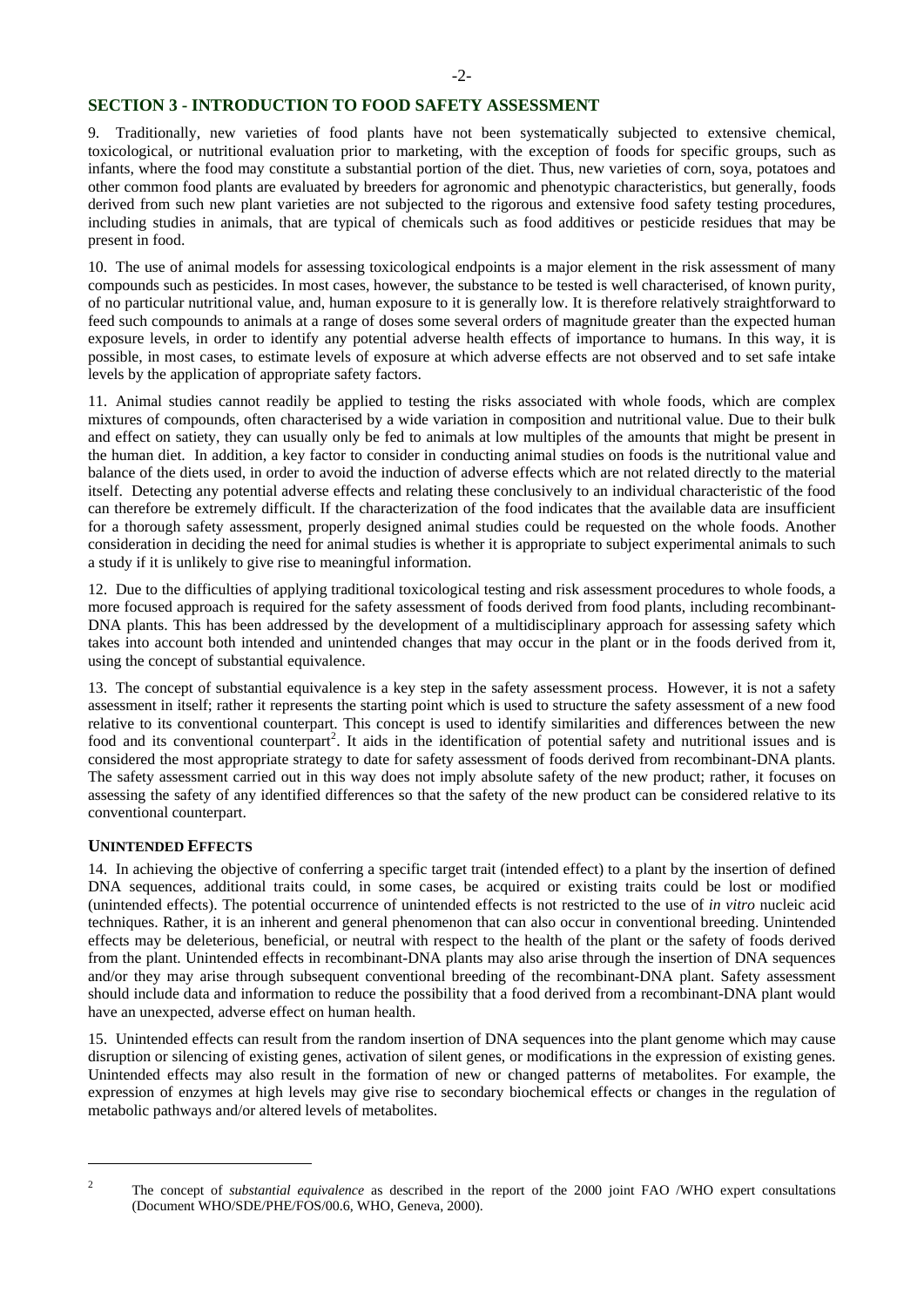16. Unintended effects due to genetic modification may be subdivided into two groups: those that are "predictable" and those that are "unexpected". Many unintended effects are largely predictable based on knowledge of the inserted trait and its metabolic connections or of the site of insertion. Due to the expanding information on plant genome and the increased specificity in terms of genetic materials introduced through recombinant-DNA techniques compared with other forms of plant breeding, it may become easier to predict unintended effects of a particular modification. Molecular biological and biochemical techniques can also be used to analyse potential changes at the level of gene transcription and message translation that could lead to unintended effects.

17. The safety assessment of foods derived from recombinant-DNA plants involves methods to identify and detect such unintended effects and procedures to evaluate their biological relevance and potential impact on food safety. A variety of data and information are necessary to assess unintended effects because no individual test can detect all possible unintended effects or identify, with certainty, those relevant to human health. These data and information, when considered in total, provide assurance that the food is unlikely to have an adverse effect on human health. The assessment for unintended effects takes into account the agronomic/phenotypic characteristics of the plant that are typically observed by breeders in selecting new varieties for commercialization. These observations by breeders provide a first screen for plants that exhibit unintended traits. New varieties that pass this screen are subjected to safety assessment as described in Sections 4 and 5.

# **FRAMEWORK OF FOOD SAFETY ASSESSMENT**

18. The safety assessment of a food derived from a recombinant-DNA plant follows a stepwise process of addressing relevant factors that include:

- A) Description of the recombinant-DNA plant;
- B) Description of the host plant and its use as food;
- C) Description of the donor organism(s);
- D) Description of the genetic modification(s);
- E) Characterization of the genetic modification(s);
- F) Safety assessment:
	- a) expressed substances (non-nucleic acid substances);
	- b) compositional analyses of key components;
	- c) evaluation of metabolites ;
	- d) food processing;
	- e) nutritional modification; and
- G) Other considerations.

19. In certain cases, the characteristics of the product may necessitate development of additional data and information to address issues that are unique to the product under review.

20. Experiments intended to develop data for safety assessments should be designed and conducted in accordance with sound scientific concepts and principles, as well as, where appropriate, Good Laboratory Practice. Primary data should be made available to regulatory authorities at request. Data should be obtained using sound scientific methods and analysed using appropriate statistical techniques. The sensitivity of all analytical methods should be documented.

21. The goal of each safety assessment is to provide assurance, in the light of the best available scientific knowledge, that the food does not cause harm when prepared, used and/or eaten according to its intended use. The expected endpoint of such an assessment will be a conclusion regarding whether the new food is as safe as the conventional counterpart taking into account dietary impact of any changes in nutritional content or value. In essence, therefore, the outcome of the safety assessment process is to define the product under consideration in such a way as to enable risk managers to determine whether any measures are needed and if so to make well-informed and appropriate decisions.

# **SECTION 4 - GENERAL CONSIDERATIONS**

## **DESCRIPTION OF THE RECOMBINANT-DNA PLANT**

22. A description of the recombinant-DNA plant being presented for safety assessment should be provided. This description should identify the crop, the transformation event(s) to be reviewed and the type and purpose of the modification. This description should be sufficient to aid in understanding the nature of the food being submitted for safety assessment.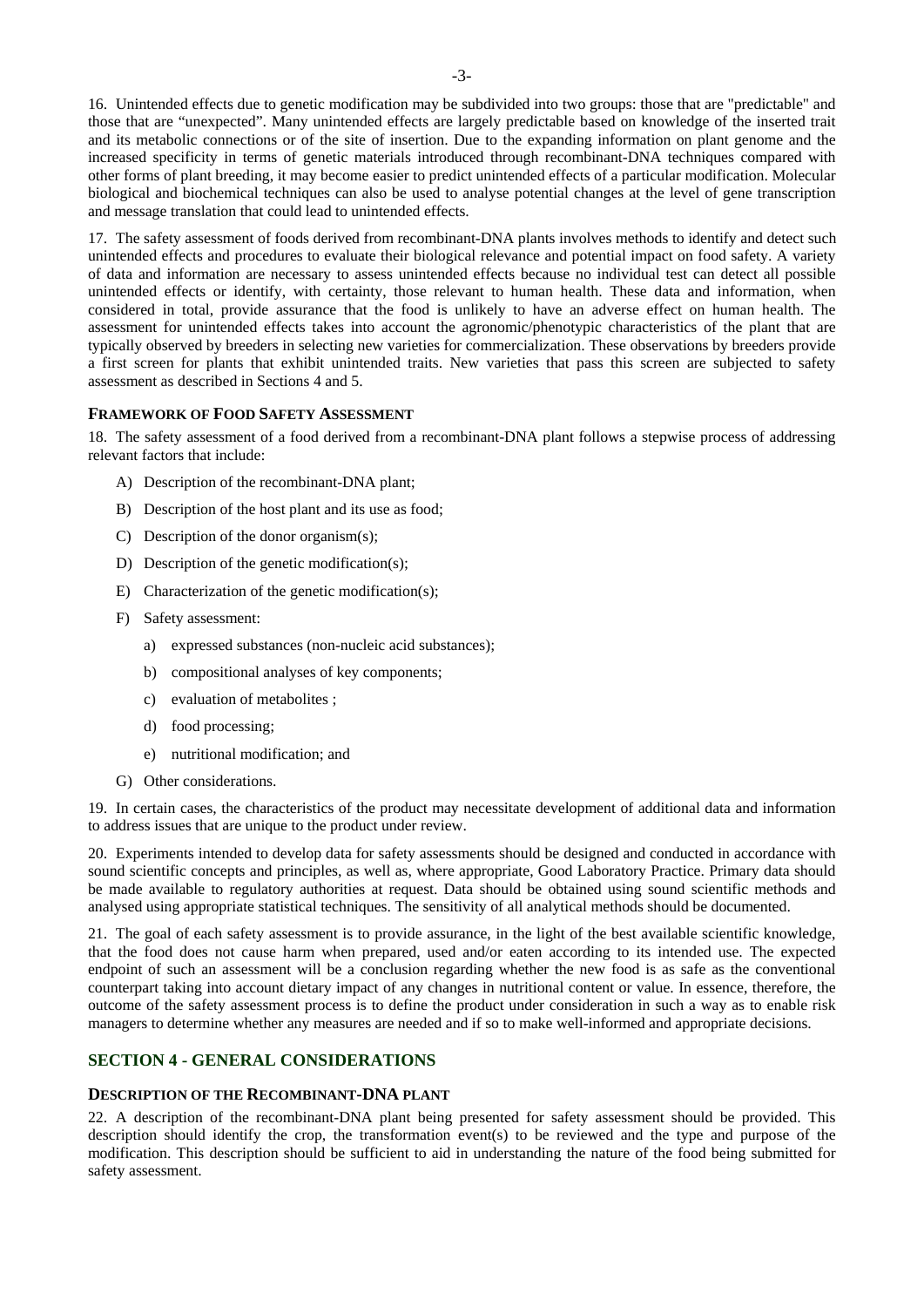# **DESCRIPTION OF THE HOST PLANT AND ITS USE AS FOOD**

23. A comprehensive description of the host plant should be provided. The necessary data and information should include, but need not be restricted to:

- A) common or usual name; scientific name; and, taxonomic classification;
- B) history of cultivation and development through breeding, in particular identifying traits that may adversely impact on human health ;
- C) information on the host plant's genotype and phenotype relevant to its safety, including any known toxicity or allergenicity; and
- D) history of safe use for consumption as food.

24. Relevant phenotypic information should be provided not only for the host plant, but also for related species and for plants that have made or may make a significant contribution to the genetic background of the host plant.

25. The history of use may include information on how the plant is typically cultivated, transported and stored, whether special processing is required to make the plant safe to eat, and the plant's normal role in the diet (e.g. which part of the plant is used as a food source, whether its consumption is important in particular subgroups of the population, what important macro- or micro-nutrients it contributes to the diet).

# **DESCRIPTION OF THE DONOR ORGANISM(S)**

26. Information should be provided on the donor organism(s) and, when appropriate, on other related species. It is particularly important to determine if the donor organism(s) or other closely related members of the family naturally exhibit characteristics of pathogenicity or toxin production, or have other traits that affect human health (e.g. presence of anti-nutrients). The description of the donor organism(s) should include:

- A) its usual or common name;
- B) scientific name;
- C) taxonomic classification;
- D) information about the natural history as concerns food safety;
- E) information on naturally occurring toxins, anti-nutrients and allergens; for microorganisms, additional information on pathogenicity and the relationship to known pathogens; and
- F) information on the past and present use, if any, in the food supply and exposure route(s) other than intended food use (e.g. possible presence as contaminants).

#### **DESCRIPTION OF THE GENETIC MODIFICATION(S)**

27. Sufficient information should be provided on the genetic modification to allow for the identification of all genetic material potentially delivered to the host plant and to provide the necessary information for the analysis of the data supporting the characterization of the DNA inserted in the plant.

28. The description of the transformation process should include:

- A) information on the specific method used for the transformation (e.g. Agrobacterium-mediated transformation);
- B) information, if applicable, on the DNA used to modify the plant (e.g. helper plasmids), including the source (e.g. plant, microbial, viral, synthetic), identity and expected function in the plant; and
- C) intermediate host organisms including the organisms (e.g. bacteria) used to produce or process DNA for transformation of the host organism.
- 29. Information should be provided on the DNA to be introduced, including:
	- A) the characterization of all the genetic components including marker genes, regulatory and other elements affecting the function of the DNA;
	- B) the size and identity;
	- C) the location and orientation of the sequence in the final vector/construct; and
	- D) the function.

## **CHARACTERIZATION OF THE GENETIC MODIFICATION(S)**

30. In order to provide clear understanding of the impact on the composition and safety of foods derived from recombinant-DNA plants, a comprehensive molecular and biochemical characterization of the genetic modification should be carried out.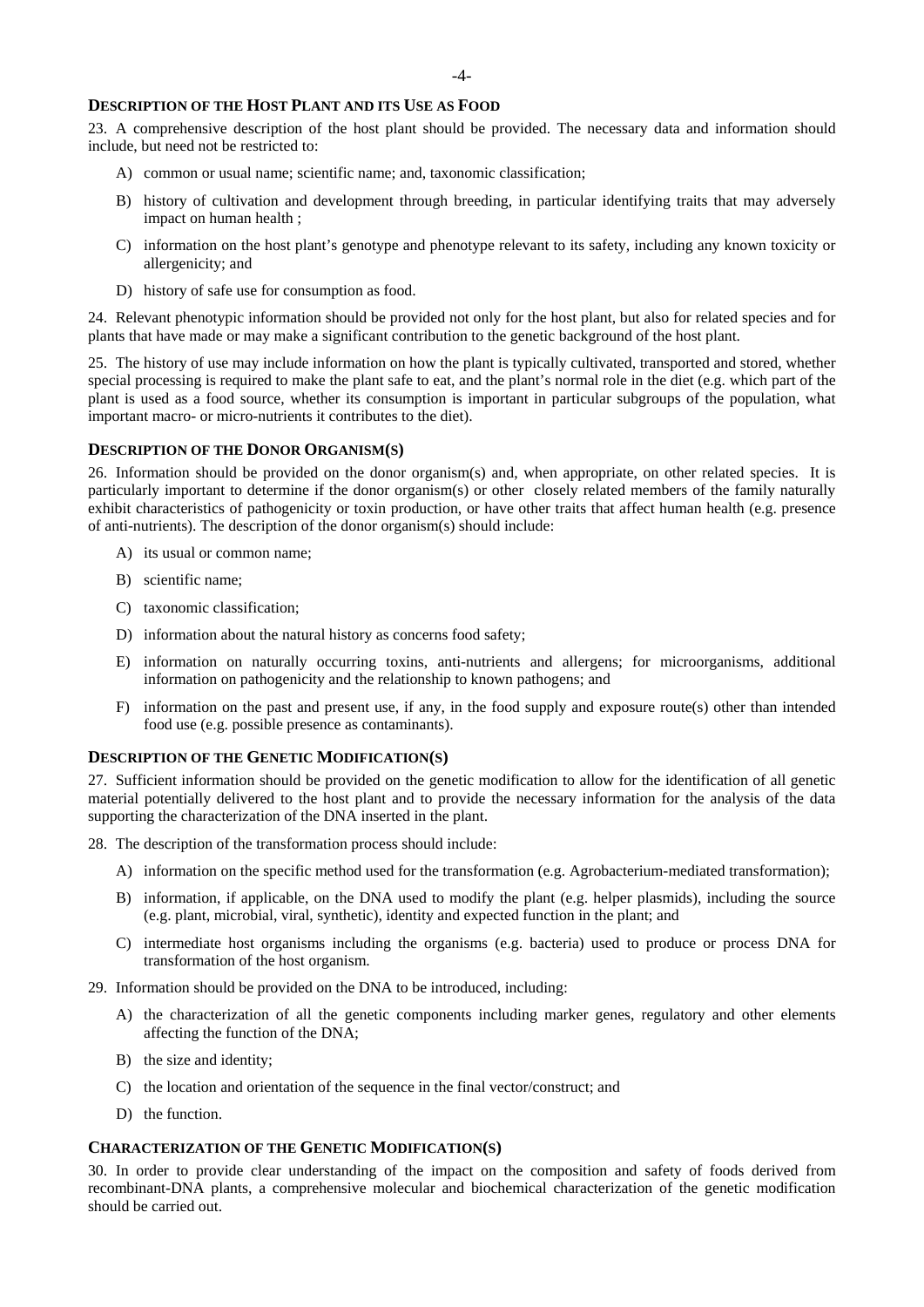- 31. Information should be provided on the DNA insertions into the plant genome; this should include:
	- A) the characterization and description of the inserted genetic materials;
	- B) the number of insertion sites;
	- C) the organisation of the inserted genetic material at each insertion site including copy number and sequence data of the inserted material and of the surrounding region, sufficient to identify any substances expressed as a consequence of the inserted material, or, where more appropriate, other information such as analysis of transcripts or expression products to identify any new substances that may be present in the food; and
	- D) identification of any open reading frames within the inserted DNA or created by the insertions with contiguous plant genomic DNA including those that could result in fusion proteins.
- 32. Information should be provided on any expressed substances in the recombinant-DNA plant; this should include:
	- A) the gene product(s) (e.g. a protein or an untranslated RNA);
	- B) the gene product(s)' function;
	- C) the phenotypic description of the new trait(s);
	- D) the level and site of expression in the plant of the expressed gene product(s), and the levels of its metabolites in the plant, particularly in the edible portions; and
	- E) where possible, the amount of the target gene product(s) if the function of the expressed sequence(s)/gene(s) is to alter the accumulation of a specific endogenous mRNA or protein.
- 33. In addition, information should be provided:
	- A) to demonstrate whether the arrangement of the genetic material used for insertion has been conserved or whether significant rearrangements have occurred upon integration;
	- B) to demonstrate whether deliberate modifications made to the amino acid sequence of the expressed protein result in changes in its post-translational modification or affect sites critical for its structure or function;
	- C) to demonstrate whether the intended effect of the modification has been achieved and that all expressed traits are expressed and inherited in a manner that is stable through several generations consistent with laws of inheritance. It may be necessary to examine the inheritance of the DNA insert itself or the expression of the corresponding RNA if the phenotypic characteristics cannot be measured directly;
	- D) to demonstrate whether the newly expressed trait(s) are expressed as expected in the appropriate tissues in a manner and at levels that are consistent with the associated regulatory sequences driving the expression of the corresponding gene;
	- E) to indicate whether there is any evidence to suggest that one or several genes in the host plant has been affected by the transformation process; and
	- F) to confirm the identity and expression pattern of any new fusion proteins.

# **SAFETY ASSESSMENT**

## **Expressed Substances (non-nucleic acid substances)**

## **Assessment of possible toxicity**

34. In vitro nucleic acid techniques enable the introduction of DNA that can result in the synthesis of new substances in plants. The new substances can be conventional components of plant foods such as proteins, fats, carbohydrates, vitamins which are novel in the context of that recombinant-DNA plant. New substances might also include new metabolites resulting from the activity of enzymes generated by the expression of the introduced DNA.

35. The safety assessment should take into account the chemical nature and function of the newly expressed substance and identify the concentration of the substance in the edible parts of the recombinant-DNA plant, including variations and mean values. Current dietary exposure and possible effects on population sub-groups should also be considered.

36. Information should be provided to ensure that genes coding for known toxins or anti-nutrients present in the donor organisms are not transferred to recombinant-DNA plants that do not normally express those toxic or anti-nutritious characteristics. This assurance is particularly important in cases where a recombinant-DNA plant is processed differently from a donor plant, since conventional food processing techniques associated with the donor organisms may deactivate, degrade or eliminate anti-nutrients or toxicants.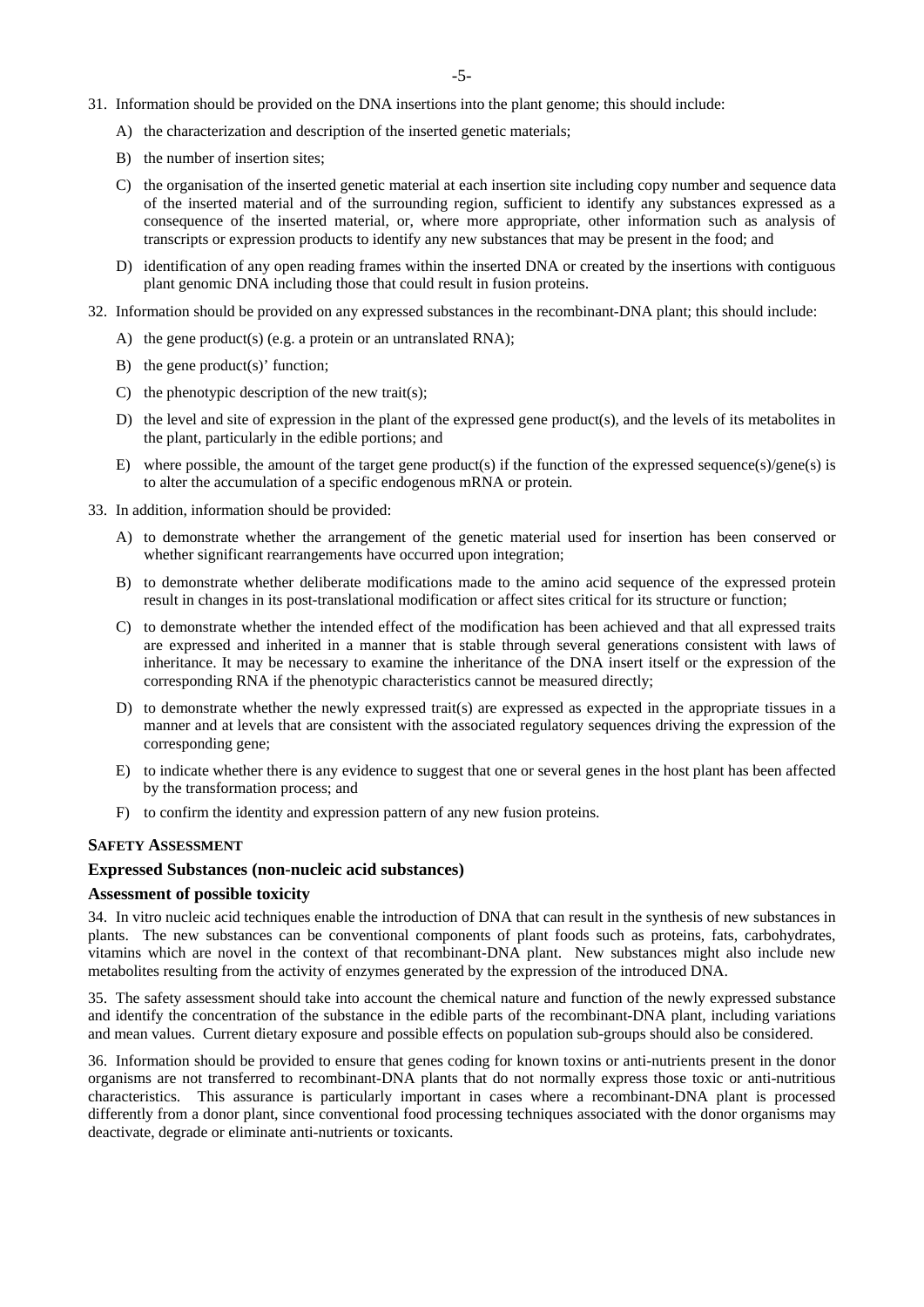37. For the reasons described in Section 3, conventional toxicology studies may not be considered necessary where the substance or a closely related substance has, taking into account its function and exposure, been consumed safely in food. In other cases, the use of appropriate conventional toxicology or other studies on the new substance may be necessary.

38. In the case of proteins, the assessment of potential toxicity should focus on amino acid sequence similarity between the protein and known protein toxins and anti-nutrients (e.g. protease inhibitors, lectins) as well as stability to heat or processing and to degradation in appropriate representative gastric and intestinal model systems. Appropriate oral toxicity studies<sup>3</sup> may need to be carried out in cases where the protein present in the food is not similar to proteins that have previously been consumed safely in food, and taking into account its biological function in the plant where known.

39. Potential toxicity of non-protein substances that have not been safely consumed in food should be assessed on a case-by-case basis depending on the identity and biological function in the plant of the substance and dietary exposure. The type of studies to be performed may include studies on metabolism, toxicokinetics, sub-chronic toxicity, chronic toxicity/carcinogenicity, reproduction and development toxicity according to the traditional toxicological approach.

40. This may require the isolation of the new substance from the recombinant-DNA plant, or the synthesis or production of the substance from an alternative source, in which case, the material should be shown to be biochemically, structurally, and functionally equivalent to that produced in the recombinant-DNA plant.

# **Assessment of possible allergenicity (proteins)**

41. When the protein(s) resulting from the inserted gene is present in the food, it should be assessed for potential allergenicity in all cases. An integrated, stepwise, case-by-case approach used in the assessment of the potential allergenicity of the newly-expressed protein(s) should rely upon various criteria used in combination (since no single criterion is sufficiently predictive on either allergenicity or non-allergenicity). As noted in paragraph 20, the data should be obtained using sound scientific methods. A detailed presentation of issues to be considered can be found in Annex 1 to this document<sup>4</sup>.

42. The newly expressed proteins in foods derived from recombinant-DNA plants should be evaluated for any possible role in the elicitation of gluten-sensitive enteropathy, if the introduced genetic material is obtained from wheat, rye, barley, oats, or related cereal grains.

43. The transfer of genes from commonly allergenic foods and from foods known to elicit gluten-sensitive enteropathy in sensitive individuals should be avoided unless it is documented that the transferred gene does not code for an allergen or for a protein involved in gluten-sensitive enteropathy.

# **Compositional Analyses of Key Components**

 $\overline{\phantom{a}}$ 

44. Analyses of concentrations of key components<sup>5</sup> of the recombinant-DNA plant and, especially those typical of the food, should be compared with an equivalent analysis of a conventional counterpart grown and harvested under the same conditions. In some cases, a further comparison with the recombinant-DNA plant grown under its expected agronomic conditions may need to be considered (e.g. application of an herbicide). The statistical significance of any observed differences should be assessed in the context of the range of natural variations for that parameter to determine its biological significance. The comparator(s) used in this assessment should ideally be the near isogenic parental line. In practice, this may not be feasible at all times, in which case a line as close as possible should be chosen. The purpose of this comparison, in conjunction with an exposure assessment as necessary, is to establish that substances that are nutritionally important or that can affect the safety of the food have not been altered in a manner that would have an adverse impact on human health.

45. The location of trial sites should be representative of the range of environmental conditions under which the plant varieties would be expected to be grown. The number of trial sites should be sufficient to allow accurate assessment of compositional characteristics over this range. Similarly, trials should be conducted over a sufficient number of generations to allow adequate exposure to the variety of conditions met in nature. To minimise environmental effects, and to reduce any effect from naturally occurring genotypic variation within a crop variety, each trial site should be replicated. An adequate number of plants should be sampled and the methods of analysis should be sufficiently sensitive and specific to detect variations in key components.

<sup>3</sup> Guidelines for oral toxicity studies have been developed in international fora, for example, the OECD Guidelines for the Testing of Chemicals.

<sup>4</sup> The FAO/WHO expert consultation 2001 report, which includes reference to several decision trees, was used in developing Annex 1 to these guidelines.

<sup>5</sup> Key nutrients or key anti-nutrients are those components in a particular food that may have a substantial impact in the overall diet. They may be major constituents (fats, proteins, carbohydrates as nutrients or enzyme inhibitors as anti-nutrients) or minor compounds (minerals, vitamins). Key toxicants are those toxicologically significant compounds known to be inherently present in the plant, such as those compounds whose toxic potency and level may be significant to health (e.g. solanine in potatoes if the level is increased, selenium in wheat) and allergens.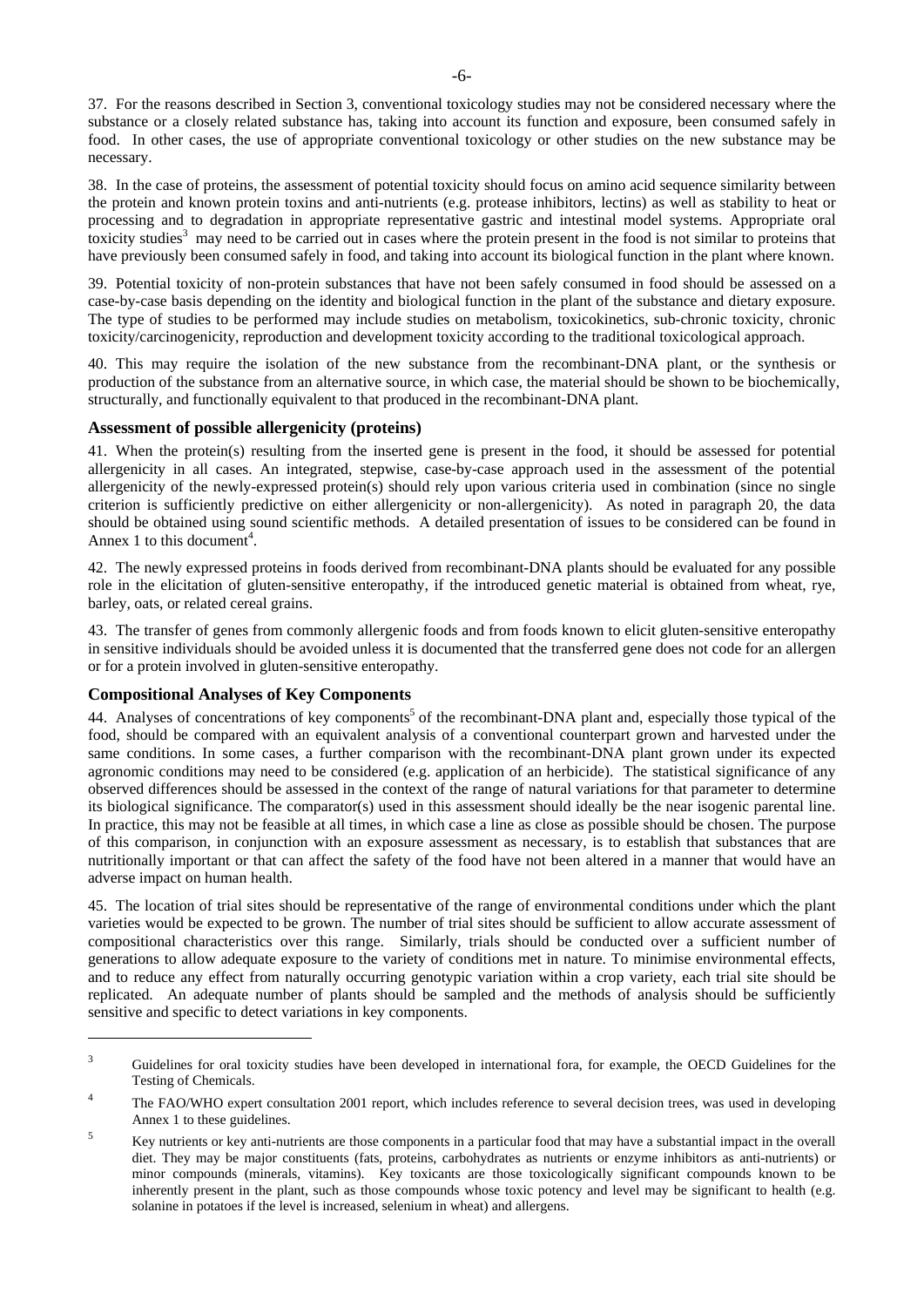## **Evaluation of Metabolites**

46. Some recombinant-DNA plants may have been modified in a manner that could result in new or altered levels of various metabolites in the food. Consideration should be given to the potential for the accumulation of metabolites in the food that would adversely affect human health. Safety assessment of such plants requires investigation of residue and metabolite levels in the food and assessment of any alterations in nutrient profile. Where altered residue or metabolite levels are identified in foods, consideration should be given to the potential impacts on human health using conventional procedures for establishing the safety of such metabolites (e.g. procedures for assessing the human safety of chemicals in foods).

## **Food Processing**

47. The potential effects of food processing, including home preparation, on foods derived from recombinant-DNA plants should also be considered. For example, alterations could occur in the heat stability of an endogenous toxicant or the bioavailability of an important nutrient after processing. Information should therefore be provided describing the processing conditions used in the production of a food ingredient from the plant. For example, in the case of vegetable oil, information should be provided on the extraction process and any subsequent refining steps.

### **Nutritional Modification**

48. The assessment of possible compositional changes to key nutrients, which should be conducted for all recombinant-DNA plants, has already been addressed under 'Compositional analyses of key components'. However, foods derived from recombinant-DNA plants that have undergone modification to intentionally alter nutritional quality or functionality should be subjected to additional nutritional assessment to assess the consequences of the changes and whether the nutrient intakes are likely to be altered by the introduction of such foods into the food supply. A detailed presentation of issues to be considered can be found in Annex 2 to this document.

49. Information about the known patterns of use and consumption of a food, and its derivatives should be used to estimate the likely intake of the food derived from the recombinant-DNA plant. The expected intake of the food should be used to assess the nutritional implications of the altered nutrient profile both at customary and maximal levels of consumption. Basing the estimate on the highest likely consumption provides assurance that the potential for any undesirable nutritional effects will be detected. Attention should be paid to the particular physiological characteristics and metabolic requirements of specific population groups such as infants, children, pregnant and lactating women, the elderly and those with chronic diseases or compromised immune systems. Based on the analysis of nutritional impacts and the dietary needs of specific population subgroups, additional nutritional assessments may be necessary. It is also important to ascertain to what extent the modified nutrient is bioavailable and remains stable with time, processing and storage.

50. The use of plant breeding, including *in vitro* nucleic acid techniques, to change nutrient levels in crops can result in broad changes to the nutrient profile in two ways. The intended modification in plant constituents could change the overall nutrient profile of the plant product and this change could affect the nutritional status of individuals consuming the food. Unexpected alterations in nutrients could have the same effect. Although the recombinant-DNA plant components may be individually assessed as safe, the impact of the change on the overall nutrient profile should be determined.

51. When the modification results in a food product, such as vegetable oil, with a composition that is significantly different from its conventional counterpart, it may be appropriate to use additional conventional foods or food components (i.e. foods or food components whose nutritional composition is closer to that of the food derived from recombinant-DNA plant) as appropriate comparators to assess the nutritional impact of the food.

52. Because of geographical and cultural variation in food consumption patterns, nutritional changes to a specific food may have a greater impact in some geographical areas or in some cultural population than in others. Some food plants serve as the major source of a particular nutrient in some populations. The nutrient and the populations affected should be identified.

53. Some foods may require additional testing. For example, animal feeding studies may be warranted for foods derived from recombinant-DNA plants if changes in the bioavailability of nutrients are expected or if the composition is not comparable to conventional foods. Also, foods designed for health benefits may require specific nutritional, toxicological or other appropriate studies. If the characterization of the food indicates that the available data are insufficient for a thorough safety assessment, properly designed animal studies could be requested on the whole foods.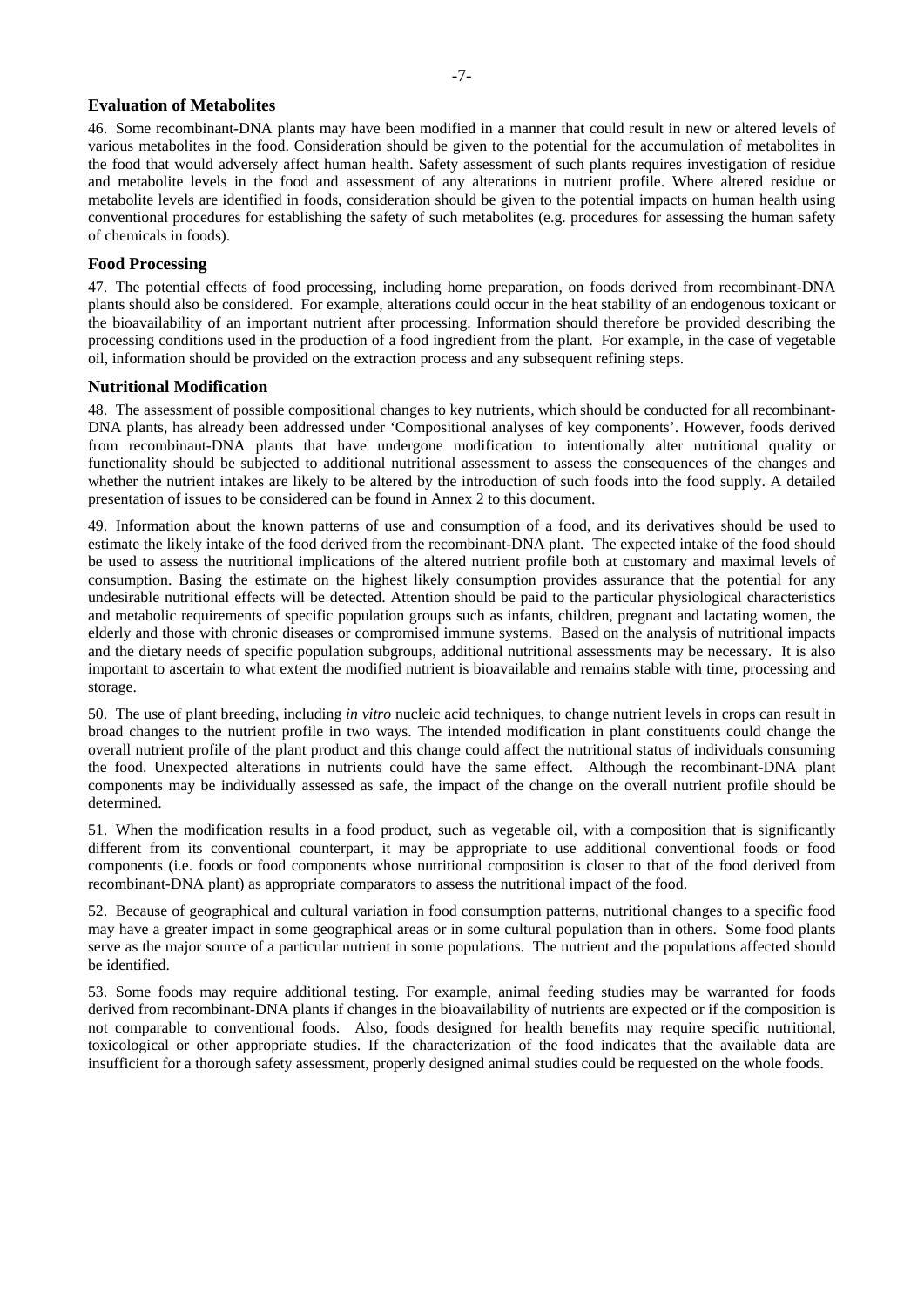# **SECTION 5 – OTHER CONSIDERATIONS**

## **POTENTIAL ACCUMULATION OF SUBSTANCES SIGNIFICANT TO HUMAN HEALTH**

54. Some recombinant-DNA plants may exhibit traits (e.g., herbicide tolerance) which may indirectly result in the potential for accumulation of pesticide residues, altered metabolites of such residues, toxic metabolites, contaminants, or other substances which may be relevant to human health. The safety assessment should take this potential for accumulation into account. Conventional procedures for establishing the safety of such compounds (e.g., procedures for assessing the human safety of chemicals) should be applied.

# **USE OF ANTIBIOTIC RESISTANCE MARKER GENES**

55. Alternative transformation technologies that do not result in antibiotic resistance marker genes in foods should be used in the future development of recombinant-DNA plants, where such technologies are available and demonstrated to be safe.

56. Gene transfer from plants and their food products to gut microorganisms or human cells is considered a rare possibility because of the many complex and unlikely events that would need to occur consecutively. Nevertheless, the possibility of such events cannot be completely discounted $6$ .

57. In assessing safety of foods containing antibiotic resistance marker genes, the following factors should be considered:

A) the clinical and veterinary use and importance of the antibiotic in question;

 (Certain antibiotics are the only drug available to treat some clinical conditions (e.g. vancomycin for use in treating certain staphylococcal infections). Marker genes encoding resistance to such antibiotics should not be used in recombinant-DNA plants.)

B) whether the presence in food of the enzyme or protein encoded by the antibiotic resistance marker gene would compromise the therapeutic efficacy of the orally administered antibiotic; and

(This assessment should provide an estimate of the amount of orally ingested antibiotic that could be degraded by the presence of the enzyme in food, taking into account factors such as dosage of the antibiotic, amount of enzyme likely to remain in food following exposure to digestive conditions, including neutral or alkaline stomach conditions and the need for enzyme cofactors (e.g. ATP) for enzymatic activity and estimated concentration of such factors in food.)

C) safety of the gene product, as would be the case for any other expressed gene product.

58. If evaluation of the data and information suggests that the presence of the antibiotic resistance marker gene or gene product presents risks to human health, the marker gene or gene product should not be present in the food. Antibiotic resistance genes used in food production that encode resistance to clinically used antibiotics should not be present in foods.

# **REVIEW OF SAFETY ASSESSMENTS**

l

59. The goal of the safety assessment is a conclusion as to whether the new food is as safe as the conventional counterpart taking into account dietary impact of any changes in nutritional content or value. Nevertheless, the safety assessment should be reviewed in the light of new scientific information that calls into question the conclusions of the original safety assessment.

<sup>6</sup> In cases where there are high levels of naturally occurring bacteria which are resistant to the antibiotic, the likelihood of such bacteria transferring this resistance to other bacteria will be orders of magnitude higher than the likelihood of transfer between ingested foods and bacteria.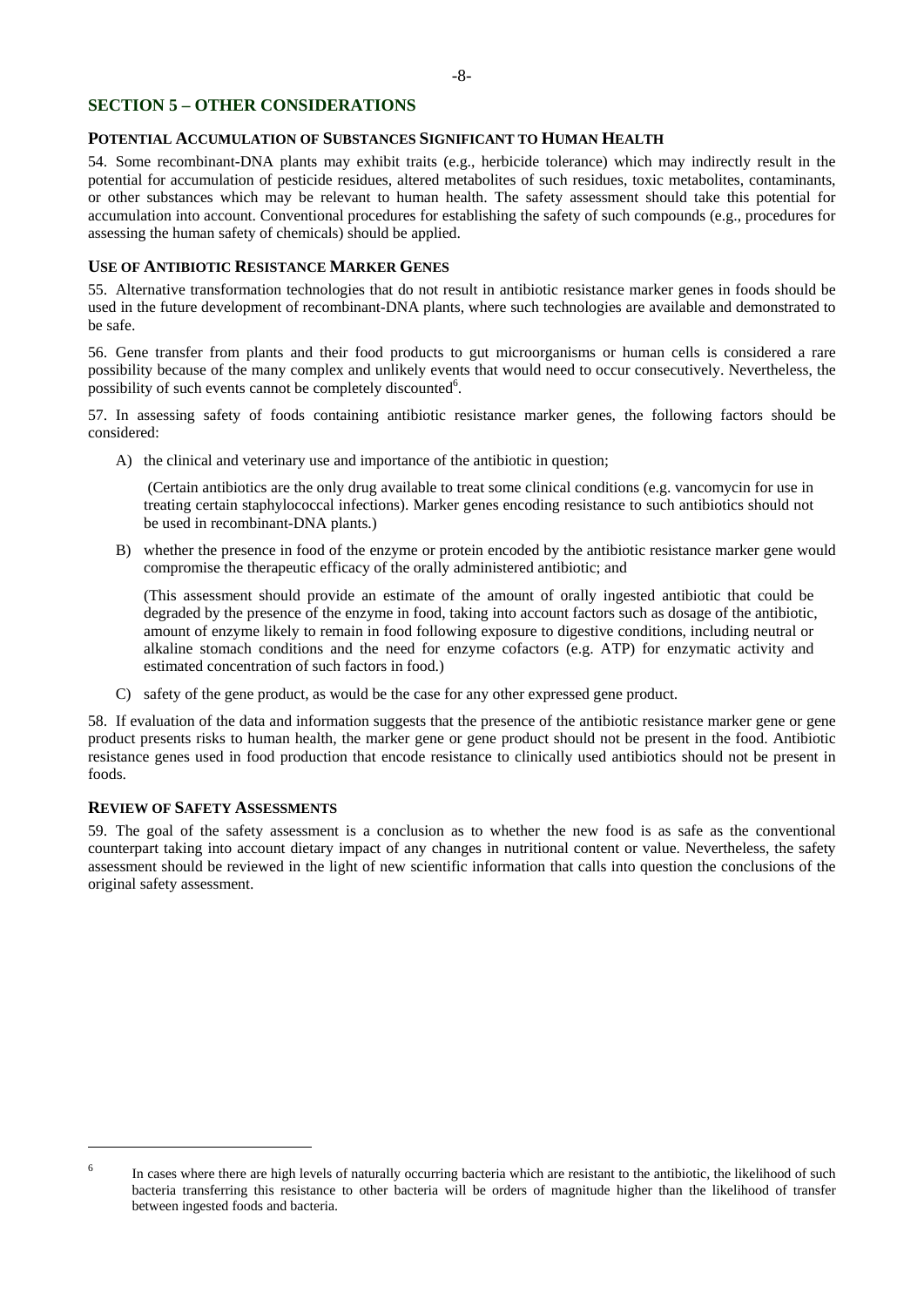# **ANNEX 1: ASSESSMENT OF POSSIBLE ALLERGENICITY**

#### **SECTION 1 – INTRODUCTION**

1. All newly expressed proteins<sup>7</sup> in recombinant-DNA plants that could be present in the final food should be assessed for their potential to cause allergic reactions. This should include consideration of whether a newly expressed protein is one to which certain individuals may already be sensitive as well as whether a protein new to the food supply is likely to induce allergic reactions in some individuals.

2. At present, there is no definitive test that can be relied upon to predict allergic response in humans to a newly expressed protein, therefore, it is recommended that an integrated, stepwise, case by case approach, as described below, be used in the assessment of possible allergenicity of newly expressed proteins. This approach takes into account the evidence derived from several types of information and data since no single criterion is sufficiently predictive.

3. The endpoint of the assessment is a conclusion as to the likelihood of the protein being a food allergen.

### **SECTION 2 - ASSESSMENT STRATEGY**

4. The initial steps in assessing possible allergenicity of any newly expressed proteins are the determination of: the source of the introduced protein; any significant similarity between the amino acid sequence of the protein and that of known allergens; and its structural properties, including but not limited to, its susceptibility to enzymatic degradation, heat stability and/or, acid and enzymatic treatment.

5. As there is no single test that can predict the likely human IgE response to oral exposure, the first step to characterize newly expressed proteins should be the comparison of the amino acid sequence and certain physicochemical characteristics of the newly expressed protein with those of established allergens in a weight of evidence approach. This will require the isolation of any newly expressed proteins from the recombinant-DNA plant, or the synthesis or production of the substance from an alternative source, in which case the material should be shown to be structurally, functionally and biochemically equivalent to that produced in the recombinant-DNA plant. Particular attention should be given to the choice of the expression host, since post-translational modifications allowed by different hosts (i.e.: eukaryotic vs. prokaryotic systems) may have an impact on the allergenic potential of the protein.

6. It is important to establish whether the source is known to cause allergic reactions. Genes derived from known allergenic sources should be assumed to encode an allergen unless scientific evidence demonstrates otherwise.

# **SECTION 3 – INITIAL ASSESSMENT**

### **SECTION 3.1 - SOURCE OF THE PROTEIN**

7. As part of the data supporting the safety of foods derived from recombinant-DNA plants, information should describe any reports of allergenicity associated with the donor organism. Allergenic sources of genes would be defined as those organisms for which reasonable evidence of IgE mediated oral, respiratory or contact allergy is available. Knowledge of the source of the introduced protein allows the identification of tools and relevant data to be considered in the allergenicity assessment. These include: the availability of sera for screening purposes; documented type, severity and frequency of allergic reactions; structural characteristics and amino acid sequence; physicochemical and immunological properties (when available) of known allergenic proteins from that source.

l 7

This assessment strategy is not applicable for assessing whether newly expressed proteins are capable of inducing glutensensitive or other enteropathies. The issue of enteropathies is already addressed in Assessment of possible allergenicity (proteins), paragraph 42 of the Guideline for the Conduct of Food Safety Assessment of Foods Derived from Recombinant-DNA Plants. In addition, the strategy is not applicable to the evaluation of foods where gene products are down regulated for hypoallergenic purposes.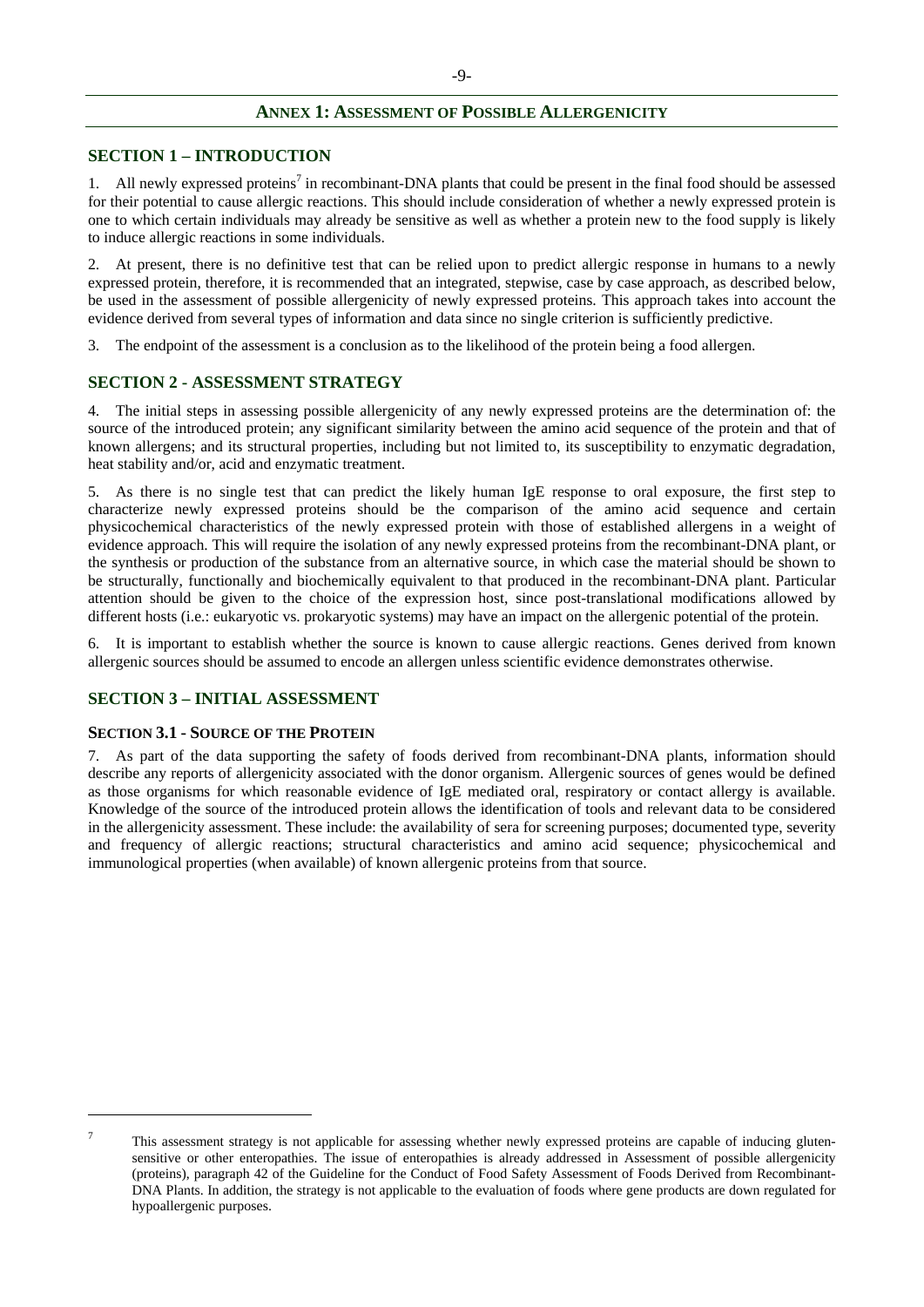#### **SECTION 3.2 – AMINO ACID SEQUENCE HOMOLOGY**

8. The purpose of a sequence homology comparison is to assess the extent to which a newly expressed protein is similar in structure to a known allergen. This information may suggest whether that protein has an allergenic potential. Sequence homology searches comparing the structure of all newly expressed proteins with all known allergens should be done. Searches should be conducted using various algorithms such as FASTA or BLASTP to predict overall structural similarities. Strategies such as stepwise contiguous identical amino acid segment searches may also be performed for identifying sequences that may represent linear epitopes. The size of the contiguous amino acid search should be based on a scientifically justified rationale in order to minimize the potential for false negative or false positive results. 8 Validated search and evaluation procedures should be used in order to produce biologically meaningful results.

9. IgE cross-reactivity between the newly expressed protein and a known allergen should be considered a possibility when there is more than 35% identity in a segment of 80 or more amino acids (FAO/WHO 2001) or other scientifically justified criteria. All the information resulting from the sequence homology comparison between the newly expressed protein and known allergens should be reported to allow a case-by-case scientifically based evaluation.

10. Sequence homology searches have certain limitations. In particular, comparisons are limited to the sequences of known allergens in publicly available databases and the scientific literature. There are also limitations in the ability of such comparisons to detect non-contiguous epitopes capable of binding themselves specifically with IgE antibodies.

11. A negative sequence homology result indicates that a newly expressed protein is not a known allergen and is unlikely to be cross-reactive to known allergens. A result indicating absence of significant sequence homology should be considered along with the other data outlined under this strategy in assessing the allergenic potential of newly expressed proteins. Further studies should be conducted as appropriate (see also sections 4 and 5). A positive sequence homology result indicates that the newly expressed protein is likely to be allergenic. If the product is to be considered further, it should be assessed using serum from individuals sensitized to the identified allergenic source.

#### **SECTION 3.3 – PEPSIN RESISTANCE**

l

12. Resistance to pepsin digestion has been observed in several food allergens; thus a correlation exists between resistance to digestion by pepsin and allergenic potential.<sup>9</sup> Therefore, the resistance of a protein to degradation in the presence of pepsin under appropriate conditions indicates that further analysis should be conducted to determine the likelihood of the newly expressed protein being allergenic. The establishment of a consistent and well-validated pepsin degradation protocol may enhance the utility of this method. However, it should be taken into account that a lack of resistance to pepsin does not exclude that the newly expressed protein can be a relevant allergen.

13. Although the pepsin resistance protocol is strongly recommended, it is recognized that other enzyme susceptibility protocols exist. Alternative protocols may be used where adequate justification is provided<sup>10</sup>.

# **SECTION 4 – SPECIFIC SERUM SCREENING**

14. For those proteins that originate from a source known to be allergenic, or have sequence homology with a known allergen, testing in immunological assays should be performed where sera are available. Sera from individuals with a clinically validated allergy to the source of the protein can be used to test the specific binding to IgE class antibodies of the protein in *in vitro* assays. A critical issue for testing will be the availability of human sera from sufficient numbers of individuals<sup>11</sup> In addition, the quality of the sera and the assay procedure need to be standardized to produce a valid test result. For proteins from sources not known to be allergenic, and which do not exhibit sequence homology to a known allergen, targeted serum screening may be considered where such tests are available as described in paragraph 17.

<sup>8</sup> It is recognized that the 2001 FAO/WHO consultation suggested moving from 8 to 6 identical amino acid segments in searches. The smaller the peptide sequence used in the stepwise comparison, the greater the likelihood of identifying false positives, inversely, the larger the peptide sequence used, the greater the likelihood of false negatives, thereby reducing the utility of the comparison.

<sup>9</sup> The method outlined in the U.S. Pharmacopoeia (1995) was used in the establishment of the correlation (Astwood *et al*. 1996).

<sup>&</sup>lt;sup>10</sup> Report of Joint FAO/WHO Expert Consultation on Allergenicity of Foods Derived from Biotechnology (2001): Section "6.4 Pepsin Resistance".

<sup>&</sup>lt;sup>11</sup> According to the Joint Report of the FAO/WHO Expert Consultation on Allergenicity of Foods Derived from Biotechnology (22-25 January 2001, Rome, Italy) a minimum of 8 relevant sera is required to achieve a 99% certainty that the new protein is not an allergen in the case of a major allergen. Similarly, a minimum of 24 relevant sera is required to achieve the same level of certainty in the case of a minor allergen. It is recognized that these quantities of sera may not be available for testing purposes.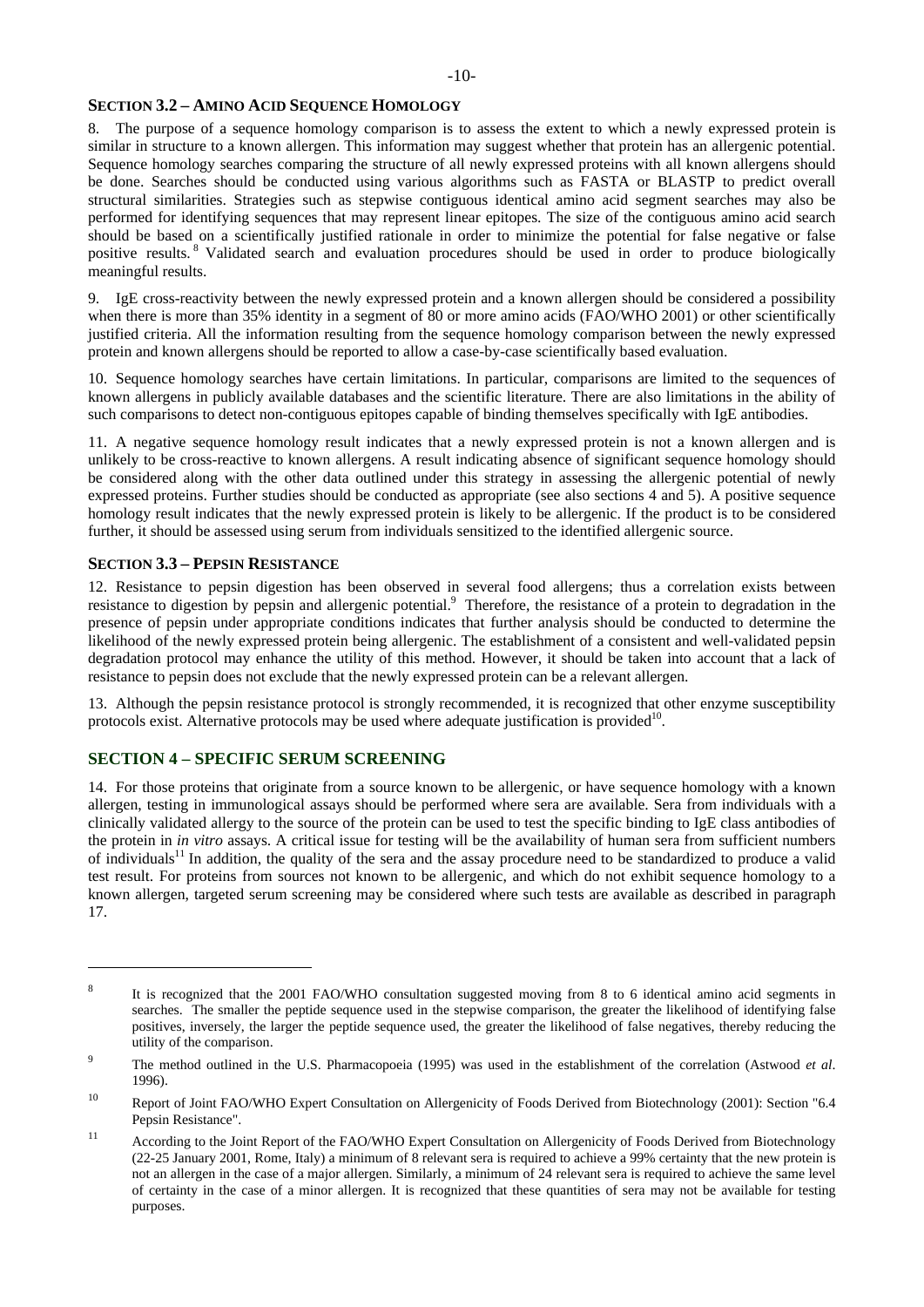15. In the case of a newly expressed protein derived from a known allergenic source, a negative result in *in vitro* immunoassays may not be considered sufficient, but should prompt additional testing, such as the possible use of skin test and *ex vivo* protocols.<sup>12</sup> A positive result in such tests would indicate a potential allergen.

# **SECTION 5 – OTHER CONSIDERATIONS**

l

16. The absolute exposure to the newly expressed protein and the effects of relevant food processing will contribute toward an overall conclusion about the potential for human health risk. In this regard, the nature of the food product intended for consumption should be taken into consideration in determining the types of processing which would be applied and its effects on the presence of the protein in the final food product.

17. As scientific knowledge and technology evolves, other methods and tools may be considered in assessing the allergenicity potential of newly expressed proteins as part of the assessment strategy. These methods should be scientifically sound and may include targeted serum screening (i.e. the assessment of binding to IgE in sera of individuals with clinically validated allergic responses to broadly-related categories of foods); the development of international serum banks; use of animal models; and examination of newly expressed proteins for T-cell epitopes and structural motifs associated with allergens.

<sup>&</sup>lt;sup>12</sup> *Ex vivo* procedure is described as the testing for allergenicity using cells or tissue culture from allergic human subjects (Report of Joint FAO/WHO Expert Consultation on Allergenicity of Foods derived from Biotechnology).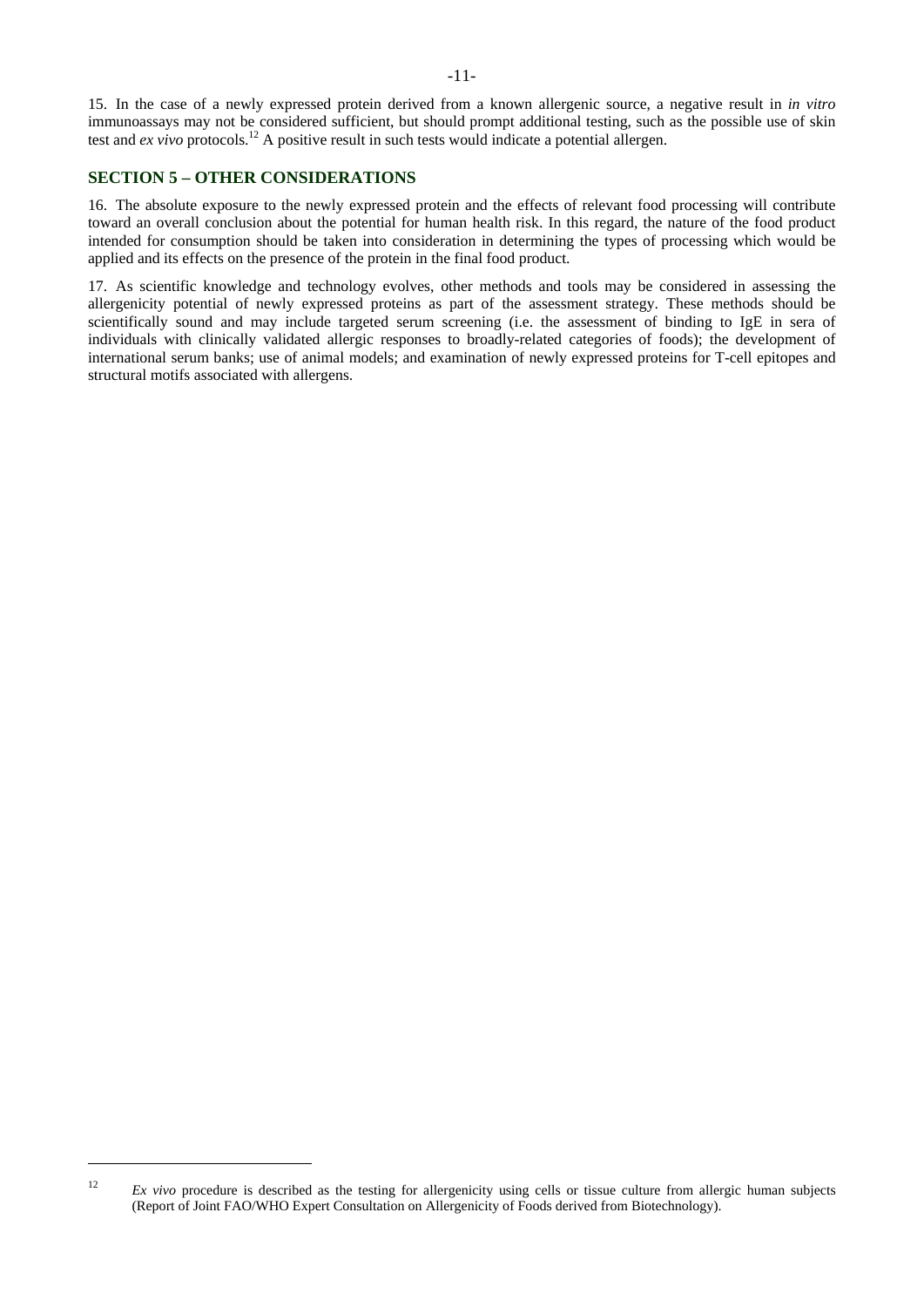# **ANNEX 2: FOOD SAFETY ASSESSMENT OF FOODS DERIVED FROM RECOMBINANT-DNA PLANTS MODIFIED FOR NUTRITIONAL OR HEALTH BENEFITS**

# **SECTION 1 – INTRODUCTION**

1. General guidance for the safety assessment of foods derived from recombinant-DNA plants is provided in the Codex Guideline for the Conduct of Food Safety Assessment of Foods Derived from Recombinant-DNA Plants (CAC/GL 45-2003) (Codex Plant Guideline). This Annex provides additional considerations that are specific to foods modified for nutritional or health benefits. The document does not extend beyond a safety assessment and therefore, it does not cover assessment of the benefits themselves or any corresponding health claims, or risk-management measures<sup>13</sup>.

2. The following factors determine whether a recombinant-DNA plant is a recombinant-DNA Plant Modified for Nutritional or Health Benefits, and as such within the scope of this Annex:

- (a) the recombinant-DNA plant exhibits a particular trait in portion(s) of the plant intended for food use, and;
- (b) The trait is a result of i) introduction of a new nutrient(s) or related substance(s), or ii) alteration of either the quantity or bioavailability of a nutrient(s) or related substance(s), iii) removal or reduction of undesirable substance(s) (e.g. allergens or toxicants), or iv) alteration of the interaction(s) of nutritional or health relevance of these substances.

# **SECTION 2 - DEFINITION**

- 3. The definition below applies to this Annex:
	- *Nutrient*<sup>14</sup> means any substance normally consumed as a constituent of food:
	- (a) which provides energy; or
	- (b) which is needed for growth and development and maintenance of healthy life; or
	- (c) a deficit of which will cause characteristic biochemical or physiological changes to occur.

4. This Annex draws, where appropriate, on the definitions of key nutritional concepts to be found or to be developed in relevant Codex texts, especially those elaborated by the Codex Committee on Nutrition and Foods for Special Dietary Uses.

# **SECTION 3 – FOOD SAFETY ASSESSMENT**

5. The Codex General Principles for the Addition of Essential Nutrients to Foods (CAC/GL 09-1987) are generally applicable to the assessment of food derived from a plant which is modified by increasing the amount of a nutrient(s) or related substance(s) available for absorption and metabolism. The Food Safety Framework outlined within the Codex Plant Guideline<sup>15</sup> applies to the overall safety assessment of a food derived from a recombinant-DNA plant modified for nutritional or health benefits. This Annex presents additional considerations regarding the food safety assessment of those foods.

6. Foods derived from recombinant-DNA plants modified for nutritional or health benefits may benefit certain populations/sub populations, while other populations/sub populations may be at risk from the same food<sup>16</sup>.

7. Rather than trying to identify every hazard associated with a particular food, the intention of a safety assessment of food derived from recombinant-DNA plants is the identification of new or altered hazards relative to the conventional counterpart<sup>17</sup>. Since recombinant-DNA plants modified for nutritional or health benefits result in food products with a composition that may be significantly different from their conventional counterparts, the choice of an appropriate comparator<sup>18</sup> is of great importance for the safety assessment addressed in this Annex. Those alterations identified in a plant modified to obtain nutritional or health benefits are the subject of this safety assessment.

l

<sup>&</sup>lt;sup>13</sup> Principles for the Risk Analysis of Foods Derived from Modern Biotechnology (CAC/GL 44-2003, paragraph 19)

<sup>14</sup> General Principles for the Addition of Essential Nutrients to Foods (CAC/GL 09-1987)

<sup>15</sup> Paragraphs 18-21 (Safety Framework) and 48-53 (Nutrition Modification)

<sup>&</sup>lt;sup>16</sup> Further guidance for susceptible and high-risk population groups is provided in paragraph 49 of the Codex Plant Guideline.

<sup>17</sup> Codex Plant Guideline, paragraph 4

<sup>18</sup> Codex Plant Guideline, paragraph 51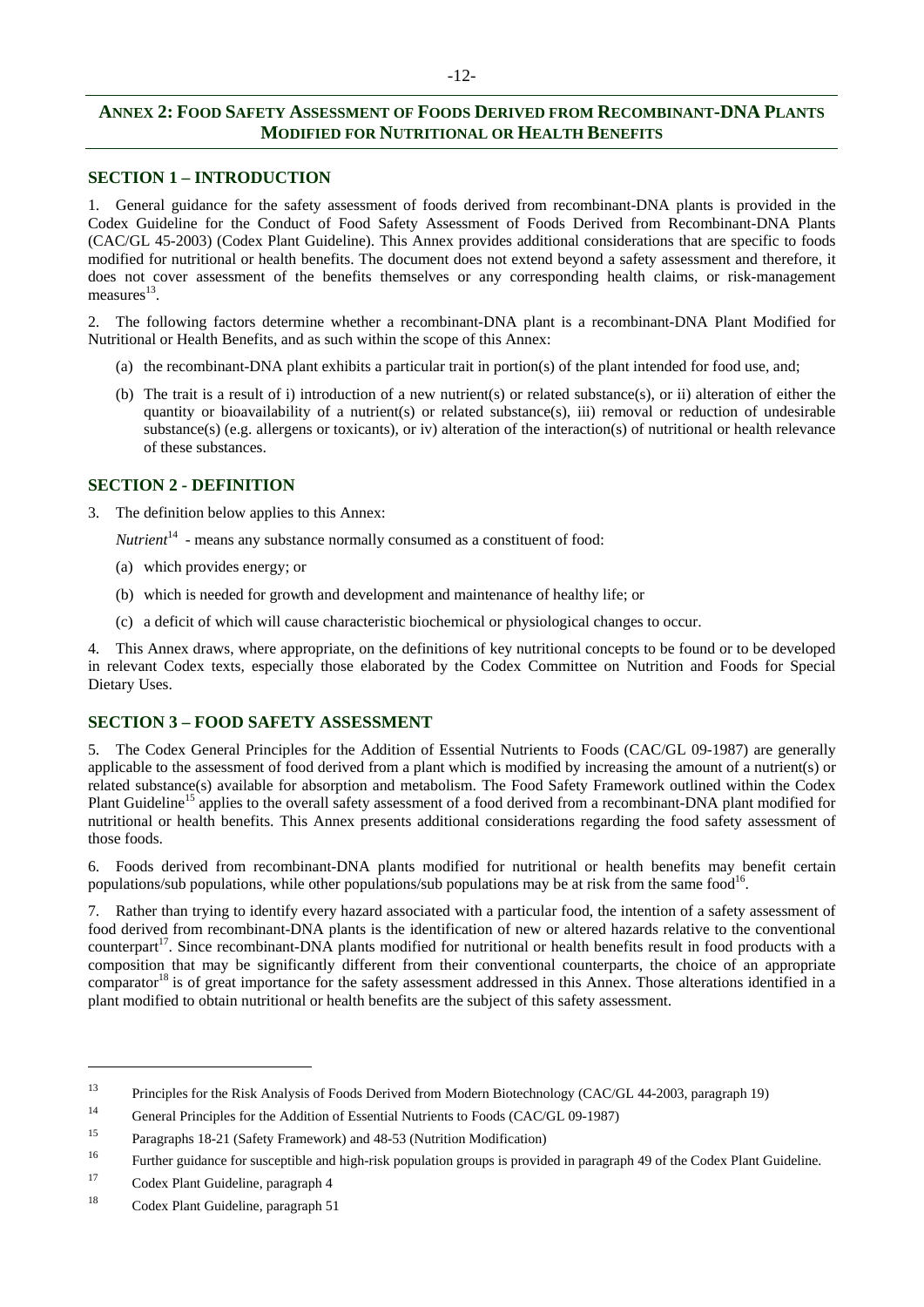8. Upper levels of intake for many nutrients that have been set out by some national, regional and international bodies<sup>19</sup> may be considered, as appropriate. The basis for their derivation should also be considered in order to assess the public health implications of exceeding these levels.

9. The safety assessment of related substances should follow a case-by-case approach taking into account upper levels as well as other values, where appropriate.

10. Although it is preferable to use a scientifically-determined upper level of intake of a specific nutrient or related substance, when no such value has been determined, consideration may be given to an established history of safe use for nutrients or related substances that are consumed in the diet if the expected or foreseeable exposure would be consistent with those historical safe levels.

11. With conventional fortification of food, typically a nutrient or a related substance is added at controlled concentrations and its chemical form is characterized. Levels of plant nutrients or related substances may vary in both conventionally bred and recombinant-DNA plants due to growing conditions. In addition, more than one chemical form of the nutrient might be expressed in the food as a result of the modification and these may not be characterized from a nutrition perspective. Where appropriate, information may be needed on the different chemical forms of the nutrient(s) or related substance(s) expressed in the portion of the plant intended for food use and their respective levels .

12. Bioavailability of the nutrient(s), related substance(s), or undesirable substance(s) in the food that were the subject of the modification in the recombinant-DNA plant should be established, where appropriate. If more than one chemical form of the nutrient(s) or related substance(s) is present, their combined bioavailability should be established, where appropriate.

13. Bioavailability will vary for different nutrients, and methods of testing for bioavailability should be relevant to the nutrient, and the food containing the nutrient, as well as the health, nutritional status and dietary practices of the specific populations consuming the food. *In vitro* and *in vivo* methods to determine bioavailability exist, the latter conducted in animals and in humans. *In vitro* methods can provide information to assess extent of release of a substance from plant tissues during the digestive process. *In vivo* studies in animals are of limited value in assessing nutritional value or nutrient bioavailability for humans and would require careful design in order to be relevant. *In vivo* studies, in particular, human studies may provide more relevant information about whether and to what extent the nutrient or related substance is bioavailable.

14. Guidance on dietary exposure assessment of foods derived from recombinant-DNA plants with nutritional modifications is provided in paragraph 49 of the Codex Plant Guideline. In the context of this Annex, dietary exposure assessment is the estimation of the concentration of the nutrient(s) or related substance(s) in a food, the expected or foreseeable consumption of that food, and any known factors that influence bioavailability. Exposure to a nutrient(s) or related substance(s) should be evaluated in the context of the total diet and the assessment should be carried out based on the customary dietary consumption, by the relevant population(s), of the corresponding food that is likely to be displaced. When evaluating the exposure, it is appropriate to consider information on whether the consumption of the modified food could lead to adverse nutritional effects as compared to consumption of the food that it is intended to replace. Most, if not all, aspects of exposure assessment are not unique to recombinant-DNA plants modified for nutritional or health benefits $^{20}$ .

15. The first step of an exposure assessment is determining the level(s) of the substance(s) in question in the portion of the plant intended for food use. Guidance on determining changes in levels of these substances is provided in the Codex Plant Guideline.<sup>2</sup>

16. Consumption patterns will vary from country to country depending on the importance of the food in the diet(s) of a given population(s). Therefore, it is recommended that consumption estimates are based on national or regional food consumption data when available, using existing guidance on estimation of exposure in a given population(s)<sup>22</sup>. When national or regional food consumption data is unavailable, food availability data may provide a useful resource<sup>23</sup>.

l

<sup>&</sup>lt;sup>19</sup> Where such guidance is not provided by Codex, information provided by the FAO/WHO may be preferably considered.

 $^{20}$  Additional applicable guidance on dietary exposure assessment of nutrients and related substances is provided in the Report of a Joint FAO/WHO Technical Workshop on Nutrient Risk Assessment. WHO Headquarters, Geneva, Switzerland, 2-6 May 2005.

<sup>21</sup> Paragraphs 44 and 45

<sup>&</sup>lt;sup>22</sup> A Model for Establishing Upper Levels of Intake for Nutrients and Related Substances. Report of a Joint FAO/WHO Technical Workshop on Nutrient Risk Assessment. WHO Headquarters, Geneva, Switzerland, 2-6 May 2005

<sup>&</sup>lt;sup>23</sup> Data on staple food products may also be supplemented by information from FAO Food Balance Sheets.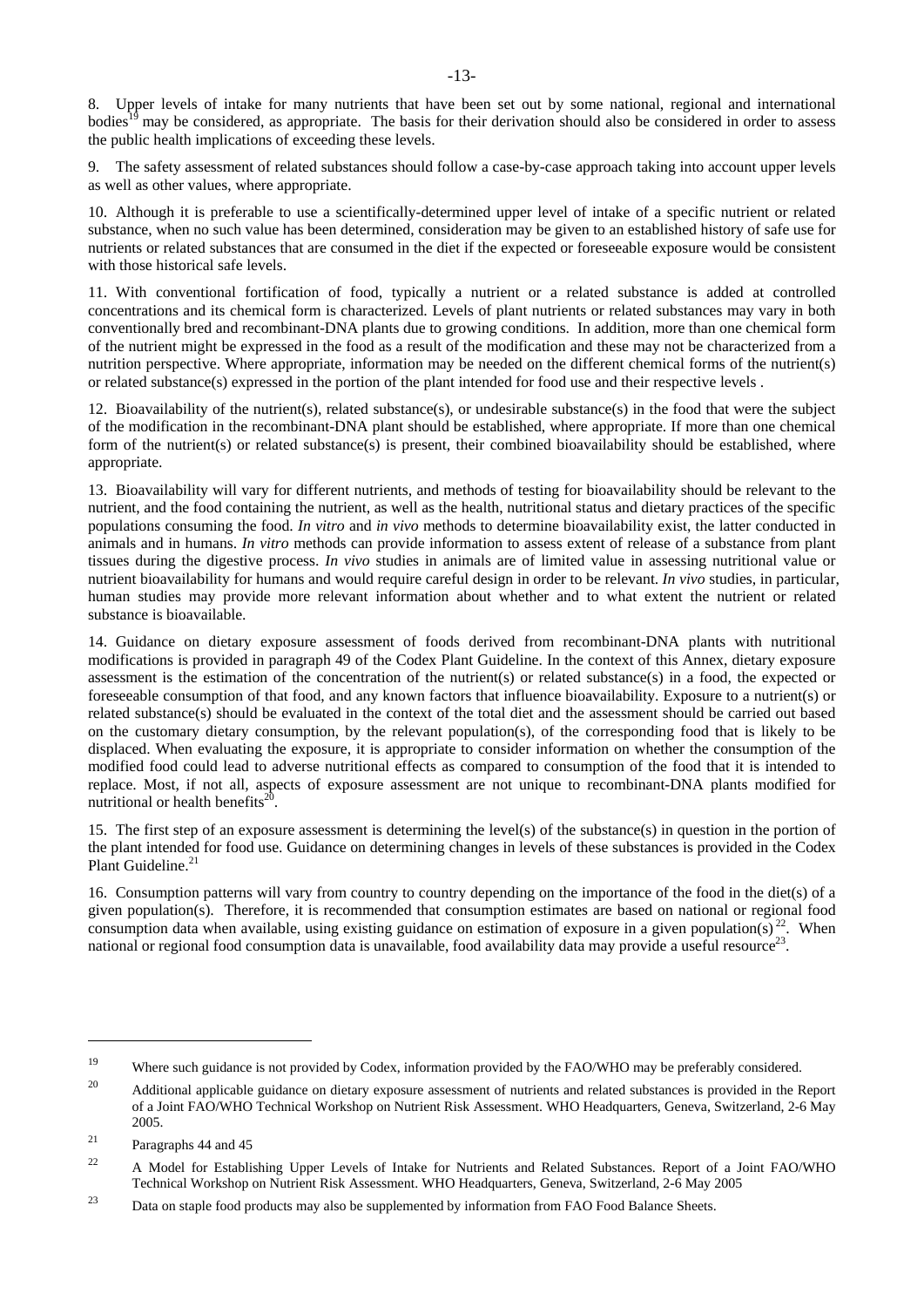17. To assess the safety of a food derived from a recombinant-DNA plant modified for a nutritional or health benefit, the estimated intake of the nutrient or related substance in the population(s) is compared with the nutritional or toxicological reference values, such as upper levels of intake, ADIs for that nutrient or related substance, where these values exist. This may involve assessments of different consumption scenarios against the relevant nutritional reference value, taking into account possible changes in bioavailability, or extend to probabilistic methods that characterise the distribution of exposures within the relevant population(s).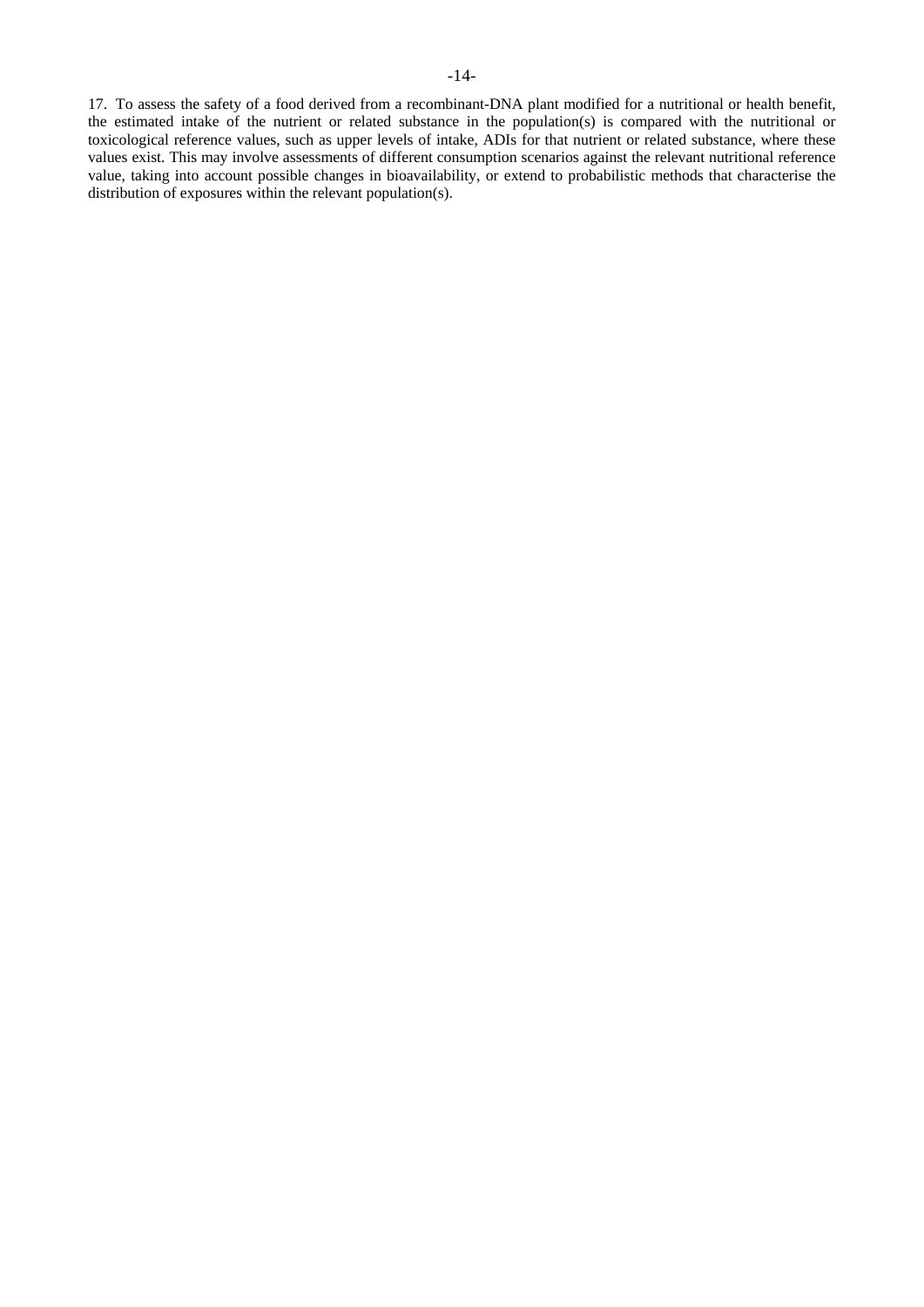# **ANNEX 3: FOOD SAFETY ASSESSMENT IN SITUATIONS OF LOW-LEVEL PRESENCE OF RECOMBINANT-DNA PLANT MATERIAL IN FOOD**

# **SECTION 1 – PREAMBLE**

1. An increasing number of recombinant–DNA plants are being authorized for commercialization. However, they are authorized at different rates in different countries. As a consequence of these asymmetric authorizations, low levels of recombinant DNA plant materials that have passed a food safety assessment according to the Codex Guideline for the conduct of Food Safety Assessment of Foods Derived from Recombinant-DNA Plants (CAC/GL 45-2003) (Codex Plant Guideline) in one or more countries may on occasion be present in food in importing countries in which the food safety of the relevant recombinant-DNA plants has not been determined.

2. This Annex describes the recommended approach to the food safety assessment in such situations of low-level presence of recombinant-DNA plant material or in advance preparation for such potential circumstances<sup>24</sup>.

3. This Annex also describes data and information sharing mechanisms to facilitate utilization of the Annex and to determine whether it should apply.

- 4. This Annex can be applied in two different dietary exposure situations:
	- That involving commodities, such as grains, beans or oil seeds, in which exposure to food from a variety not authorized in the importing country would likely be to dilute low level amounts at any one time. This would likely be the more common situation of low-level presence of recombinant-DNA plant material. Because any food serving of grains, beans or oil seeds would almost necessarily come from multiple plants, and because of how these types of commodities generally are sourced from multiple farms, are commingled in grain elevators, are further commingled in export shipments, at import and when used in processed foods, any inadvertently commingled material derived from recombinant-DNA plant varieties would be present only at a low level in any individual serving of food.
	- b. That involving foods that are commonly consumed whole and undiluted, such as some fruits and vegetables like potatoes, tomatoes, and papaya, in which exposure would be rare but could be to an undiluted form of the unauthorized recombinant-DNA plant material. While the likelihood of consuming material from such an unauthorized variety would be low and the likelihood of repeated consumption would be much lower, any such consumption might be of an entire unauthorized fruit or vegetable.

5. In both cases, the dietary exposure will be significantly lower than would be considered in a food safety assessment of the recombinant-DNA plant according to the Codex Plant Guideline. As a result, only certain elements of the Codex Plant Guideline will be relevant and therefore are included in this Annex.

6. This Annex does not:

l

- address risk management measures; national authorities will determine when a recombinant-DNA plant material is present at a level low enough for this Annex to be appropriate;
- preclude national authorities from conducting a safety assessment according to the Codex Plant Guideline; countries can decide when and how to use the Annex within the context of their regulatory systems; or
- eliminate the responsibility of industries, exporters and, when applicable, national competent authorities to continue to meet countries' relevant import requirements, including in relation to unauthorized recombinant-DNA plant material.

# **SECTION 2 – GENERAL AND OTHER CONSIDERATIONS**

7. For the food safety assessment in situations of low-level presence of recombinant DNA plant materials in food, sections 4 and 5 of the Codex Plant Guideline apply as amended as follows. The applicable paragraphs are specifically indicated. Those paragraphs of the Codex Plant Guidelines that are not listed can be omitted from consideration.

# **DESCRIPTION OF THE RECOMBINANT-DNA PLANT**

8. Paragraph 22 of the Codex Plant Guideline applies.

# **DESCRIPTION OF THE HOST PLANT AND ITS USE AS A FOOD**

9. Paragraphs 23, 24 and 25 of the Codex Plant Guideline apply.

<sup>&</sup>lt;sup>24</sup> This guidance is not intended for a recombinant-DNA plant that was not authorized in an importing country as a result of that country's food safety assessment.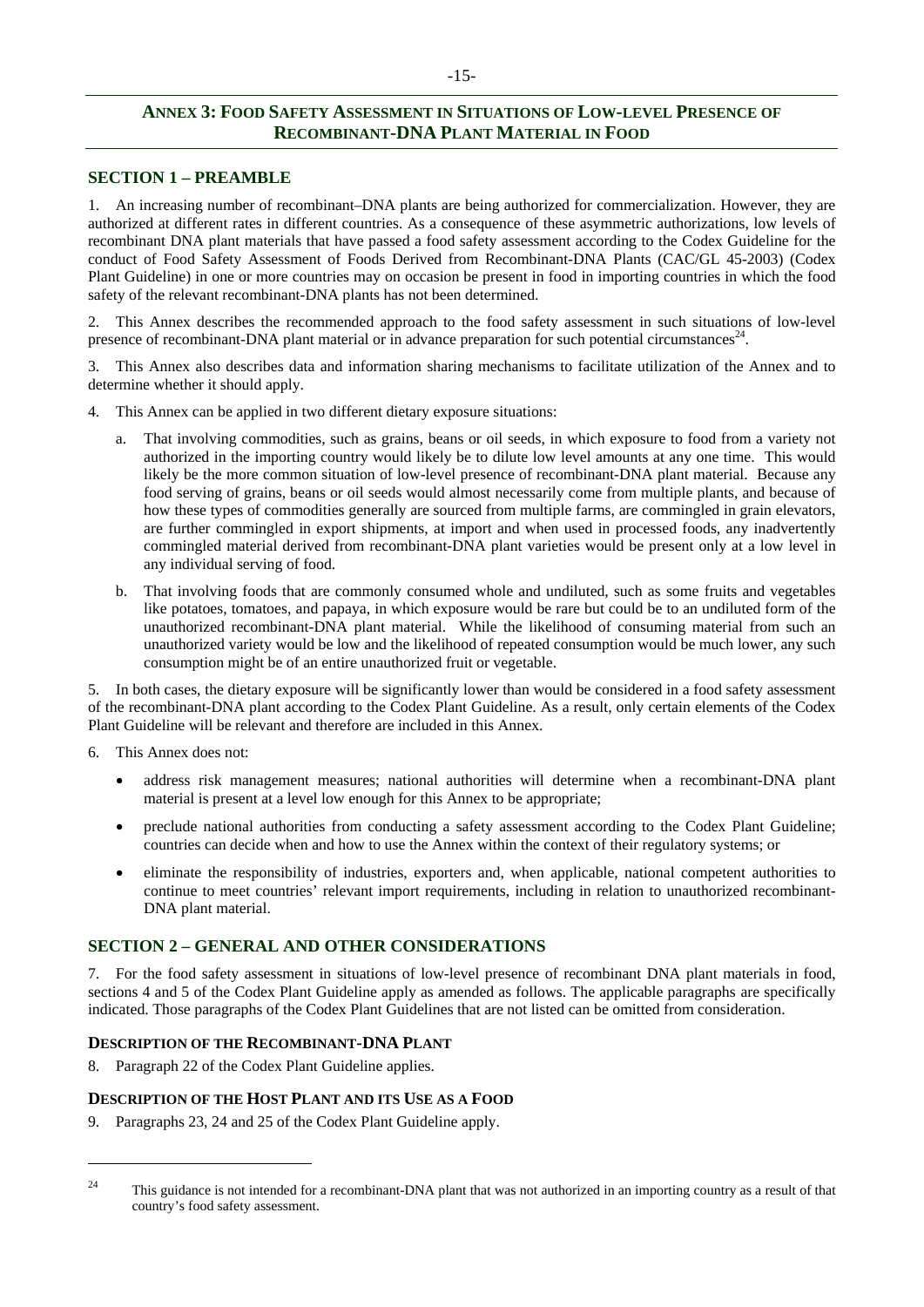# **DESCRIPTION OF THE DONOR ORGANISM(S)**

10. Information should be provided on the donor organism(s) and, when appropriate, on other related species. It is particularly important to determine if the donor organism(s) or other closely related members of the family naturally exhibit characteristics of pathogenicity or toxin production, or have other traits that affect human health. The description of the donor organism(s) should include:

- A. its usual or common name;
- B. scientific name;
- C. taxonomic classification;
- D. information about the natural history as concerns food safety;
- E. information on naturally occurring toxins and allergens; for microorganisms, additional information on pathogenicity and the relationship to known pathogens; and,
- F. information on past and present use, if any, in the food supply and exposure route(s) other than intended food use (e.g., possible presence as contaminants)<sup>25</sup>.

### **DESCRIPTION OF THE GENETIC MODIFICATION(S)**

11. Paragraphs 27, 28 and 29 of the Codex Plant Guideline apply.

## **CHARACTERIZATION OF THE GENETIC MODIFICATION(S)**

- 12. Paragraphs 30 and 31 of the Codex Plant Guideline apply.
- 13. Information should be provided on any expressed substances in the recombinant-DNA plant; this should include:
	- A) the gene product(s) (e.g. a protein or an untranslated RNA);
	- B) the gene product(s)' function;
	- C) the phenotypic description of the new trait(s);
	- D) the level and site of expression in the plant of the expressed gene product(s), and the levels of its metabolites in the edible portions of the plant; and
	- E) where possible, the amount of the target gene product(s) if the function of the expressed sequence(s)/gene(s) is to alter the accumulation of a specific endogenous mRNA or protein.<sup>26</sup>
- 14. Paragraph 33 of the Codex Plant Guideline applies.

#### **SAFETY ASSESSMENT**

 $\overline{a}$ 

# **Expressed Substances (non-nucleic acid substances)**

### **Assessment of possible toxicity**

15. The safety assessment should take into account the chemical nature and function of the newly expressed substance and identify the concentration of the substance in the edible parts of the recombinant-DNA plant, including variations and mean values.<sup>27</sup>

16. Information should be provided to ensure that genes coding for known toxins present in the donor organisms are not transferred to recombinant-DNA plants that do not normally express those toxic characteristics. This assurance is particularly important in cases where a recombinant-DNA plant is processed differently from a donor plant, since conventional food processing techniques associated with the donor organisms may deactivate, degrade or eliminate toxicants.<sup>28</sup>

17. Paragraph 37 of the Codex Plant Guideline applies.

<sup>&</sup>lt;sup>25</sup> The text of this paragraph was adapted from paragraph 26 of the Codex Plant Guideline.

<sup>&</sup>lt;sup>26</sup> The text of this paragraph was adapted from paragraph 32 of the Codex Plant Guideline.

<sup>&</sup>lt;sup>27</sup> The text of this paragraph was adapted from paragraph 35 of the Codex Plant Guideline.

<sup>&</sup>lt;sup>28</sup> The text of this paragraph was adapted from paragraph 36 of the Codex Plant Guideline.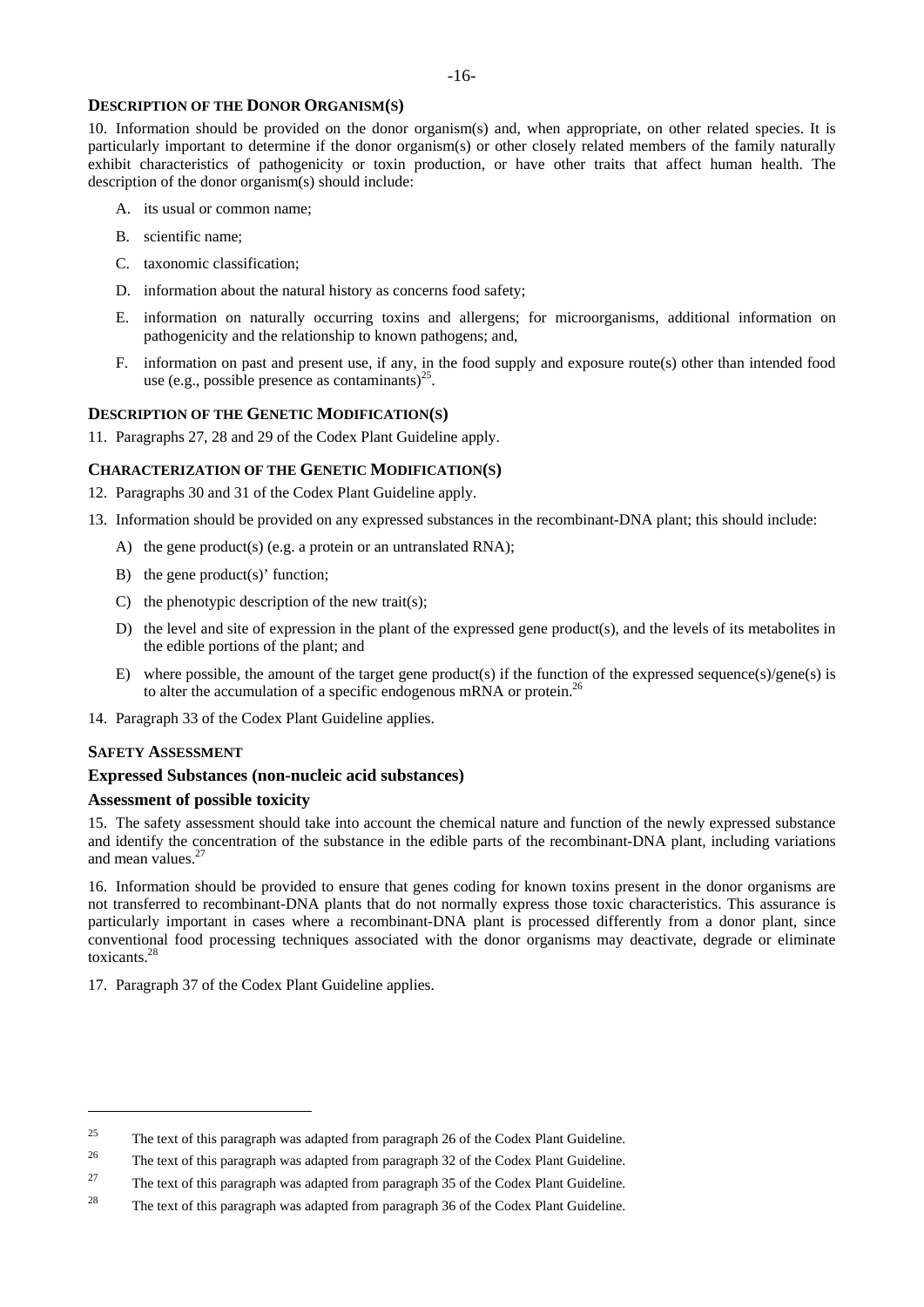18. In the case of proteins, the assessment of potential toxicity should focus on amino acid sequence similarity between the protein and known protein toxins as well as stability to heat or processing and to degradation in appropriate representative gastric and intestinal model systems. appropriate oral toxicity studies<sup>29</sup> may need to be carried out in cases where the protein present in the food is not similar to proteins that have previously been consumed safely in food, and taking into account its biological function in the plant where known. $30$ 

19. Paragraphs 39 and 40 of the Codex Plant Guideline apply.

## **Assessment of possible allergenicity (proteins)**

20. Paragraphs 41, 42 and 43 of the Codex Plant Guideline apply.

## **Analyses of Key Toxicants and Allergens**

21. Analyses of key toxicants<sup>31</sup> and allergens are important in certain cases of foods from recombinant-DNA plants (e.g., those that are commonly consumed whole and undiluted, such as potatoes, tomatoes, and papaya). Analyses of concentrations of key toxicants and allergens of the recombinant-DNA plant typical of the food should be compared with an equivalent analysis of a conventional counterpart grown and harvested under the same conditions. The statistical significance of any observed differences should be assessed in the context of the range of natural variations for that parameter to determine its biological significance. The comparator(s) used in this assessment should ideally be the near isogenic parental line. In practice, this may not be feasible at all times, in which case a line as close as possible should be chosen. The purpose of this comparison is to establish that substances that can affect the safety of the food have not been altered in a manner that would have an adverse impact on human health.<sup>32</sup>

22. The location of trial sites should be representative of the range of environmental conditions under which the plant varieties would be expected to be grown. The number of trial sites should be sufficient to allow accurate assessment of key toxicants and allergens over this range. Similarly, trials should be conducted over a sufficient number of generations to allow adequate exposure to the variety of conditions met in nature. To minimize environmental effects, and to reduce any effect from naturally occurring genotypic variation within a crop variety, each trial site should be replicated. An adequate number of plants should be sampled and the methods of analysis should be sufficiently sensitive and specific to detect variations in key toxicants and allergens.<sup>33</sup>

### **Evaluation of Metabolites**

23. Some recombinant-DNA plants may have been modified in a manner that could result in new or altered levels of various metabolites in the food. In certain cases of foods from recombinant-DNA plants (e.g., those that are commonly consumed whole and undiluted), consideration should be given to the potential for the accumulation of metabolites in the food that would adversely affect human health. Food safety assessment in situations of low level presence of recombinant-DNA material in foods from such plants requires investigation of residue and metabolite levels in the food. Where altered residue or metabolite levels are identified in foods, consideration should be given to the potential impacts on human health using conventional procedures for establishing the safety of such metabolites (e.g. procedures for assessing the human safety of chemicals in foods). $34$ 

# **Food Processing**

l

24. The potential effects of food processing, including home preparation, on foods derived from recombinant-DNA plants should also be considered. For example, alterations could occur in the heat stability of an endogenous toxicant. Information should therefore be provided describing the processing conditions used in the production of a food ingredient from the plant. For example, in the case of vegetable oil, information should be provided on the extraction process and any subsequent refining steps.<sup>35</sup>

<sup>&</sup>lt;sup>29</sup> Guidelines for oral toxicity studies have been developed in international fora, for example, the OECD Guidelines for the Testing of Chemicals.

<sup>&</sup>lt;sup>30</sup> The text of this paragraph was adapted from paragraph 38 of the Codex Plant Guideline.

<sup>&</sup>lt;sup>31</sup> Key toxicants are those toxicologically significant compounds known to be inherently present in the plant, such as those compounds whose toxic potency and level may be significant to health (e.g. solanine in potatoes if the level is increased).

<sup>&</sup>lt;sup>32</sup> The text of this paragraph was adapted from paragraph 44 of the Codex Plant Guideline.

<sup>33</sup> The text of this paragraph was adapted from paragraph 45 of the Codex Plant Guideline.

<sup>&</sup>lt;sup>34</sup> The text of this paragraph was adapted from paragraph 46 of the Codex Plant Guideline.

<sup>&</sup>lt;sup>35</sup> The text of this paragraph was adapted from paragraph 47 of the Codex Plant Guideline.